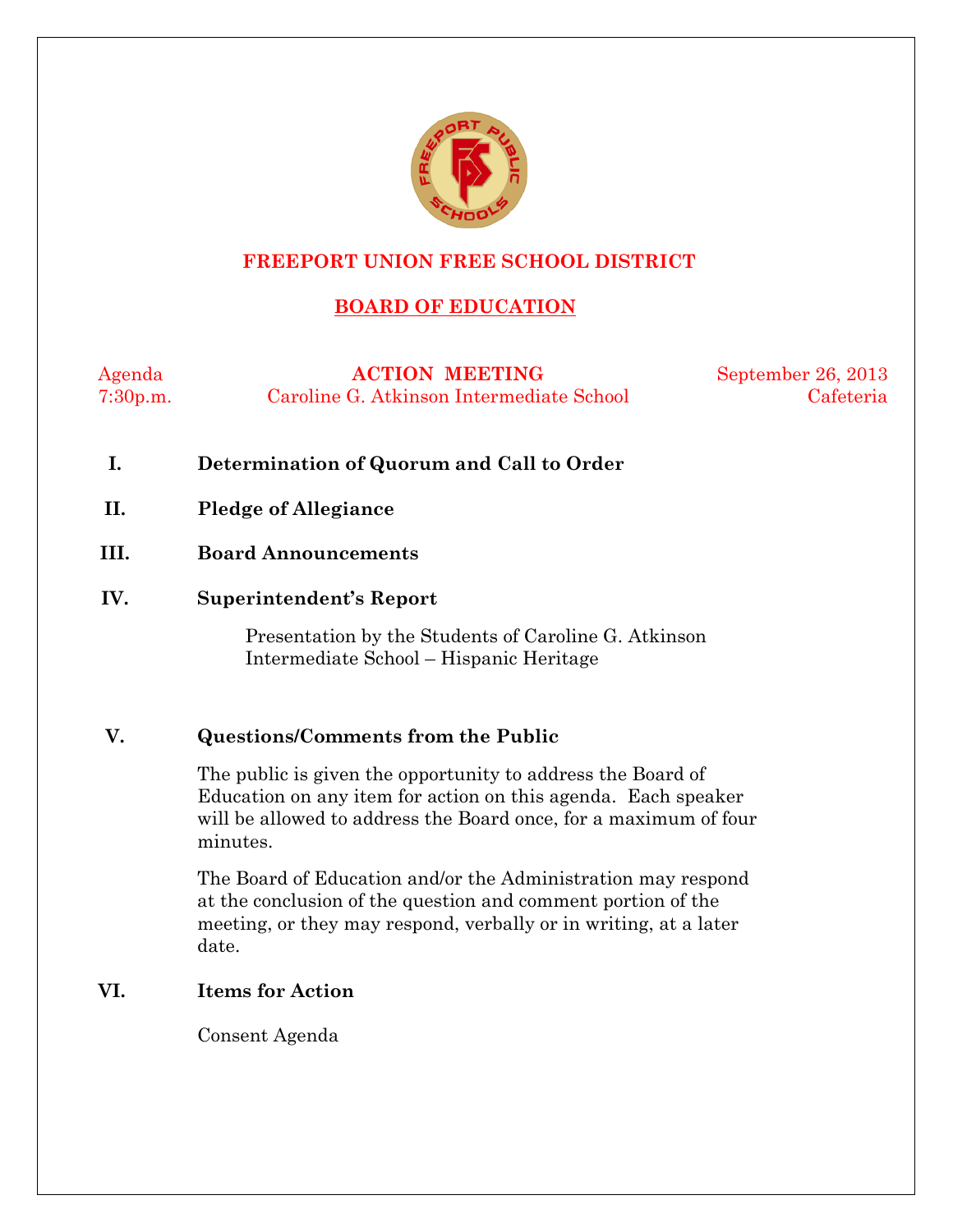### **Consent Agenda Items:**

#### *Acceptance of the Minutes*  $\mathbf{A}$ **BE IT RESOLVED that the Board of Education of the Freeport Union Free School District hereby approves the following items; A; B 1, 2, 3, 4, 5, 6, 7, 8; C 1.**

# **Consent Approve**

 **AA. Consent - Approve** 

|      | A.             | Acceptance of the Minutes of the Board of Education                                                                                                                                                                                                                                                                           | TAB <sub>1</sub>                                                                                                                                             |
|------|----------------|-------------------------------------------------------------------------------------------------------------------------------------------------------------------------------------------------------------------------------------------------------------------------------------------------------------------------------|--------------------------------------------------------------------------------------------------------------------------------------------------------------|
|      | <b>B.</b>      | <b>Personnel Actions</b><br>1. Leave of Absence<br>2. Change of Status<br>3. Resignation<br>4. Appointment of Instructional Staff – Probationary<br>5. Appointment of Staff – Temporary<br>6. Appointment of Staff-Non-Instructional<br>7. Approval of Co-Curricular Appointments<br>8. Appointment of Community School Staff | TAB <sub>2</sub><br>TAB <sub>3</sub><br>TAB <sub>4</sub><br>TAB <sub>5</sub><br>TAB <sub>6</sub><br>TAB <sub>7</sub><br>TAB <sub>8</sub><br>TAB <sub>9</sub> |
| VII. | $\mathbf{C}$ . | Education<br>1. Acceptance of the Minutes from the Committees on<br>Special Education and Preschool Education<br><b>Other Items for Action</b>                                                                                                                                                                                | <b>TAB 10</b>                                                                                                                                                |
|      | $\mathbf{A}$ . | Personnel<br>1. Granting of Tenure<br>2. Retirement of Staff<br>3. Resolution Regarding the Suspension of an Employee                                                                                                                                                                                                         | <b>TAB 11</b><br><b>TAB 12</b><br><b>TAB 13</b>                                                                                                              |
|      | <b>B.</b>      | <b>Education</b><br>1. Re-certification of Lead Principal Evaluators<br>2. Re-certification of Lead Evaluators/Evaluators of<br>Teachers<br>3. Approval of an Overnight Field Trip<br>4. Approval of Consultants<br>5. Approval of a Stipulation of Settlement                                                                | <b>TAB 14</b><br><b>TAB 15</b><br><b>TAB 16</b><br><b>TAB 17</b><br><b>TAB 18</b><br><b>TAB 19</b>                                                           |
|      | $C_{\bullet}$  | 6. Nomination of a Delegate<br>Finance<br>1. Budget Transfer<br>2. Approval of Increase to Appropriations                                                                                                                                                                                                                     | <b>TAB 20</b><br><b>TAB 21</b>                                                                                                                               |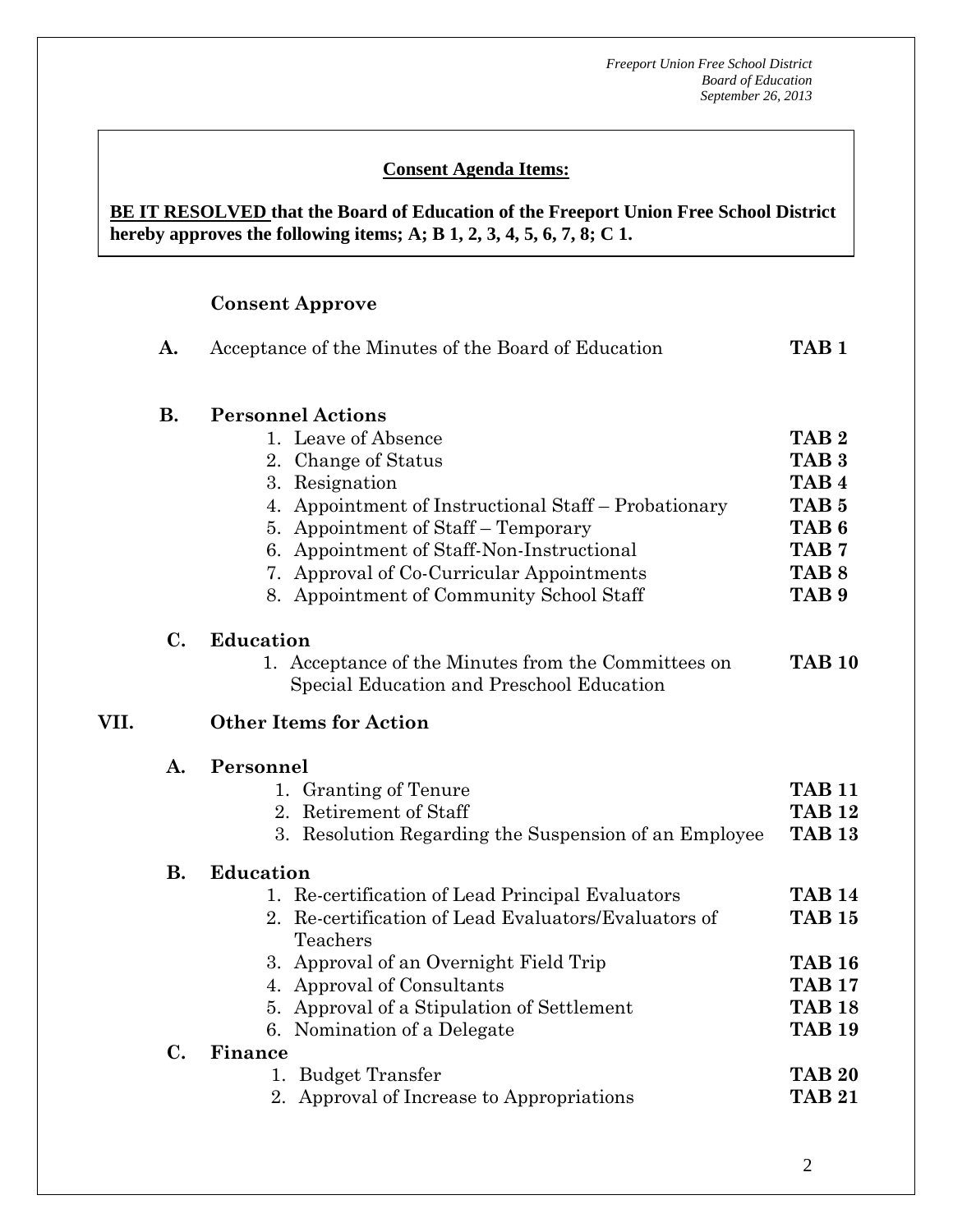#### **VIII. Questions/Comments from the Public on Other Topics**

At this time, the public is given the opportunity to address the Board of Education on any topic. Each speaker will be allowed to address the Board once, for a maximum of **four** minutes.

The Board of Education and/or the Administration may respond at the conclusion of the question and comment portion of the meeting, or they may respond, in writing, at a later date.

- **IX. Board Comments**
- **X. Superintendent Comments**
- **XI. Adjournment**

#### **XII. Next Meeting**

The next proposed meeting of the Board of Education will be held on October 2, 2013 at Caroline G. Atkinson School. All meetings begin at 7:30 p.m. unless otherwise noted.

Register to vote: Monday through Friday between 8:30 a.m. and 3:30 p.m. at the Administration Building, 235 N. Ocean Avenue.

**Visit our website at www.freeportschools.org**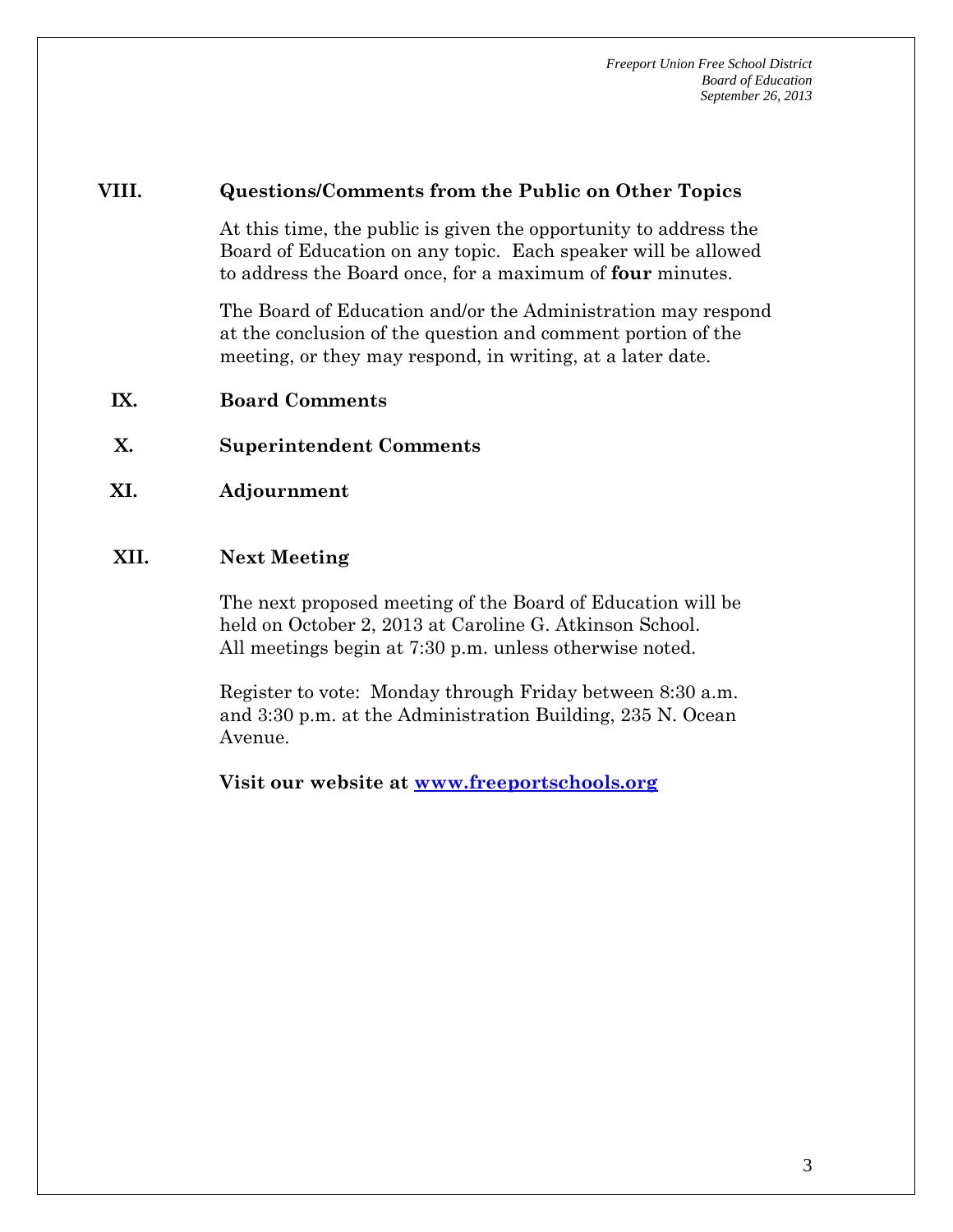# **Consent Agenda Items:**

**BE IT RESOLVED,** that the Board of Education of the Freeport Union Free School District hereby approves the following items; A; B 1, 2, 3, 4, 5, 6, 7, 8; C.

# **BACK UP MATERIAL FOR CONSENT AGENDA ACTION ITEMS IN TABS 1-10**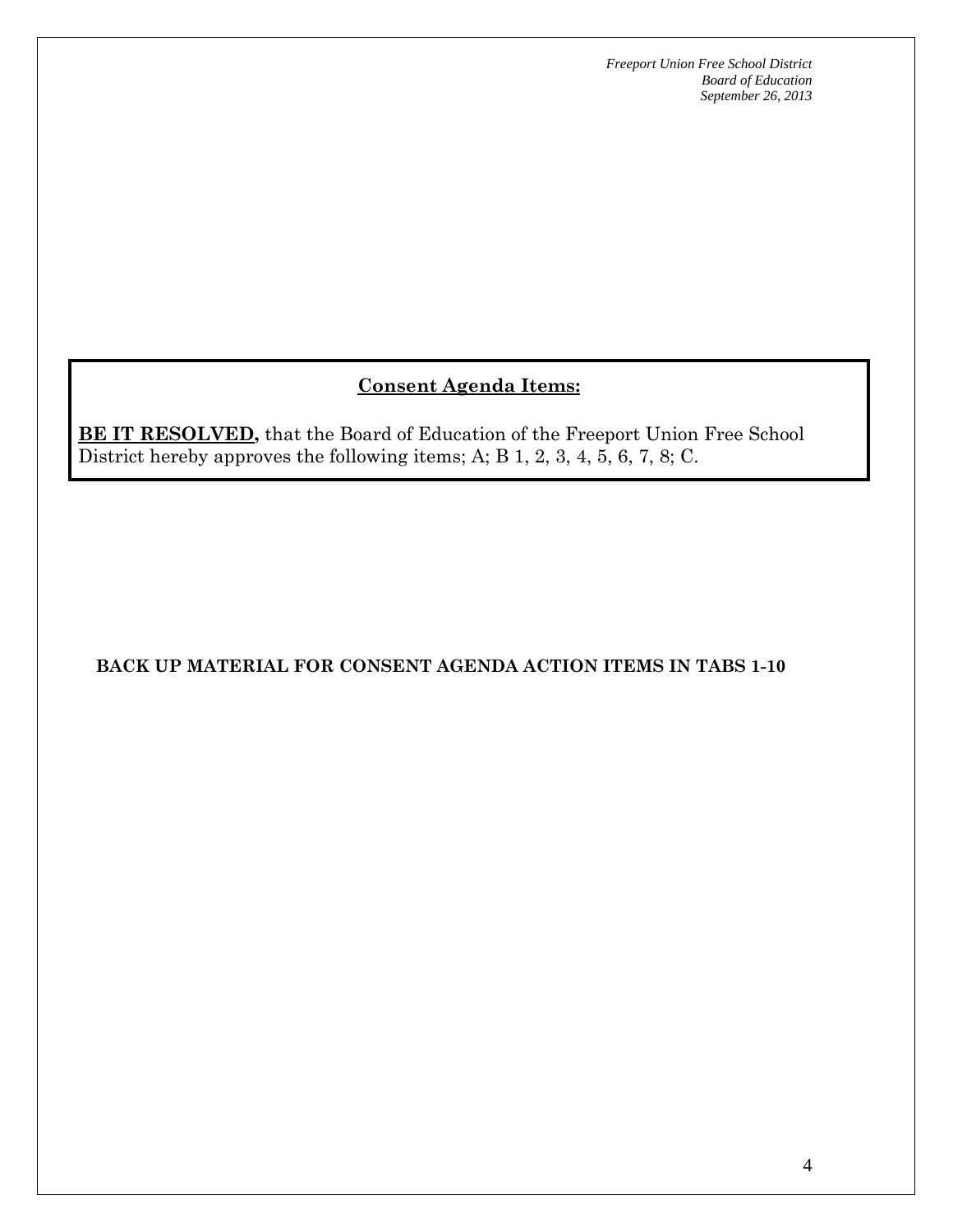**Acceptance of the Minutes** 

**BE IT RESOLVED** that the Board of Education of the Freeport Union Free School District hereby accepts the minutes of the following meetings as written:

August 28, 2013; September 10, 2013.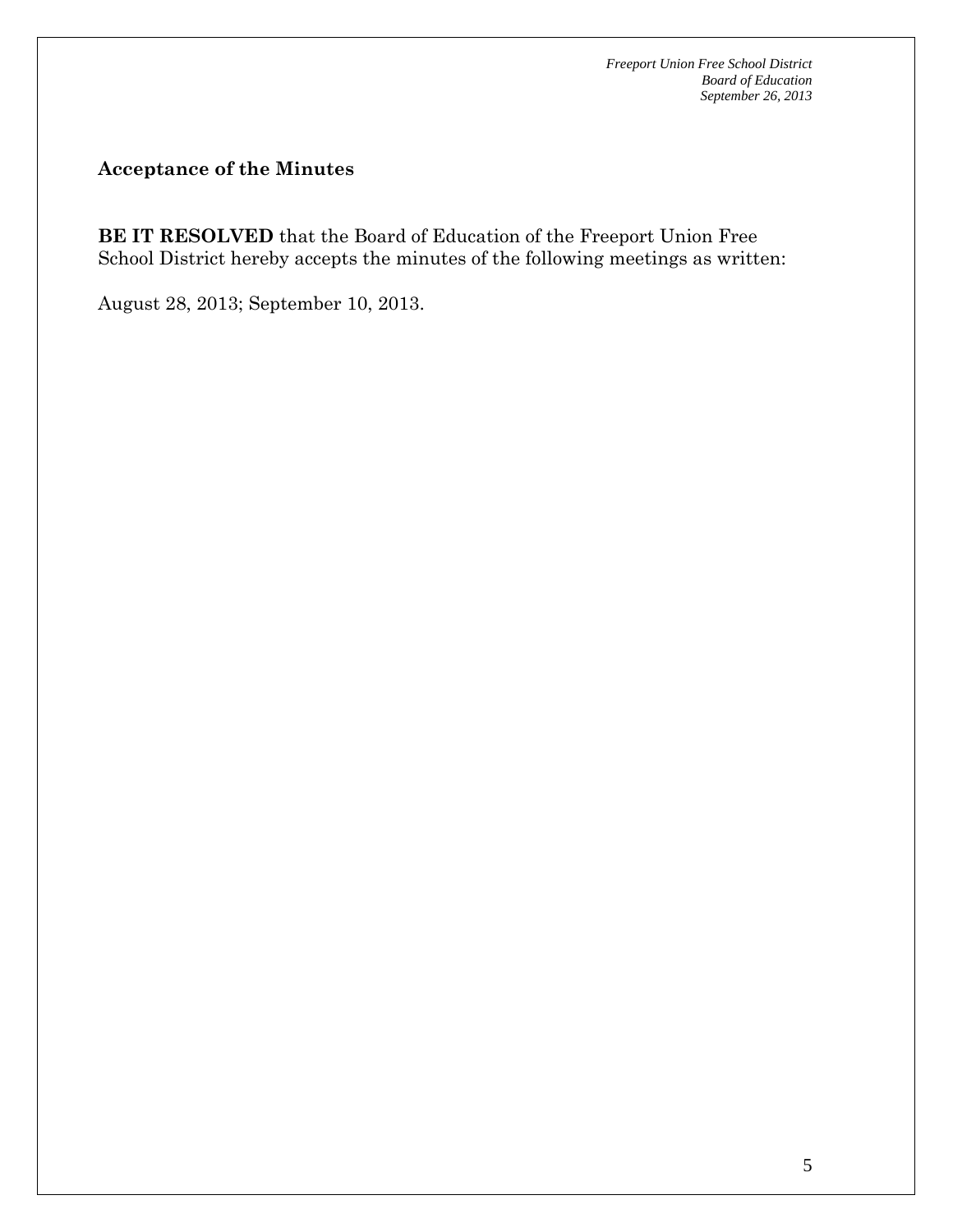### **Personnel**

### **Leave of Absence**

**BE IT RESOLVED**, that the Board of Education of the Freeport Union Free School District hereby grants a request for leave of absence as listed below:

- 1. **Rita Williams,** Senior Clerk Typist, effective September 4, 2013 through October 6, 2013, for health reasons.
- 2. **Celenia Torres,** Food Service Worker, effective April 4, 2013 now extended through November 4, 2013, for health reasons.
- 3. **Mondy Tillery**, Security Aide. effective September 16, 2013 through January 2, 2014, for health and childcare.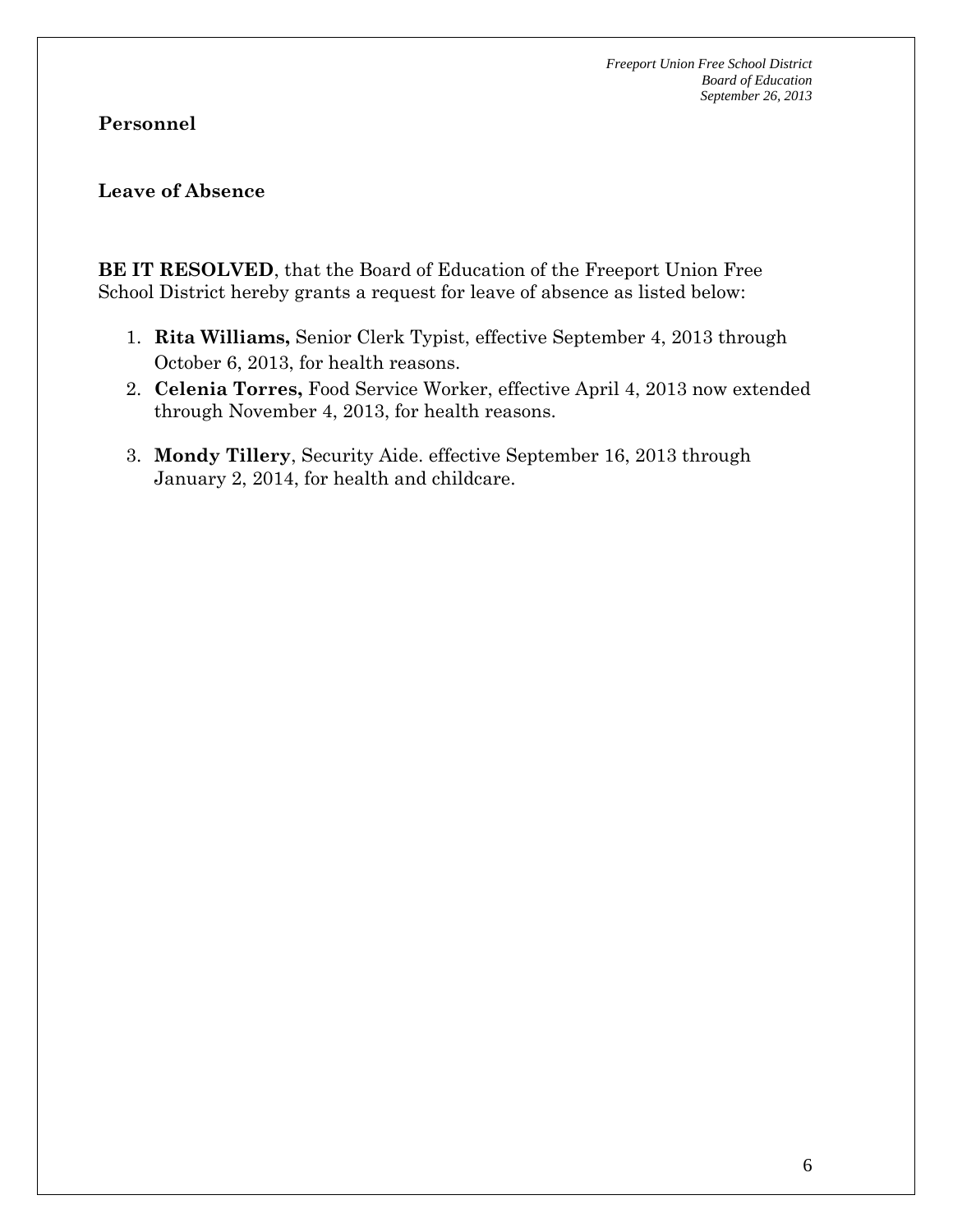# **Personnel**

### **Change of Status**

**BE IT RESOLVED,** that the Board of Education of the Freeport Union Free School District hereby approves the following change of status as listed below:

- **1. Dolores Miller,** Elementary Teacher, change of status from temporary to a tenures position (new due to enrollment) effective September 9, 2013, assignment: Columbus.
- **2. Shawnee Harris,** Teaching Assistant, change of status from part-time to full-time (replacing S. Karimi, retired) effective September 16, 2013, anticipated tenure date is September 16, 2016, compensation will now be \$34,113.86, assignment: New Visions.
- **3. Marilyn Mirabella**, Teaching Assistant, change of status from part-time to full-time (replacing S. Harris, change) effective September 16, 2013, anticipated tenure date is September 16, 2016, compensation will now be \$25,797.64, assignment: New Visions.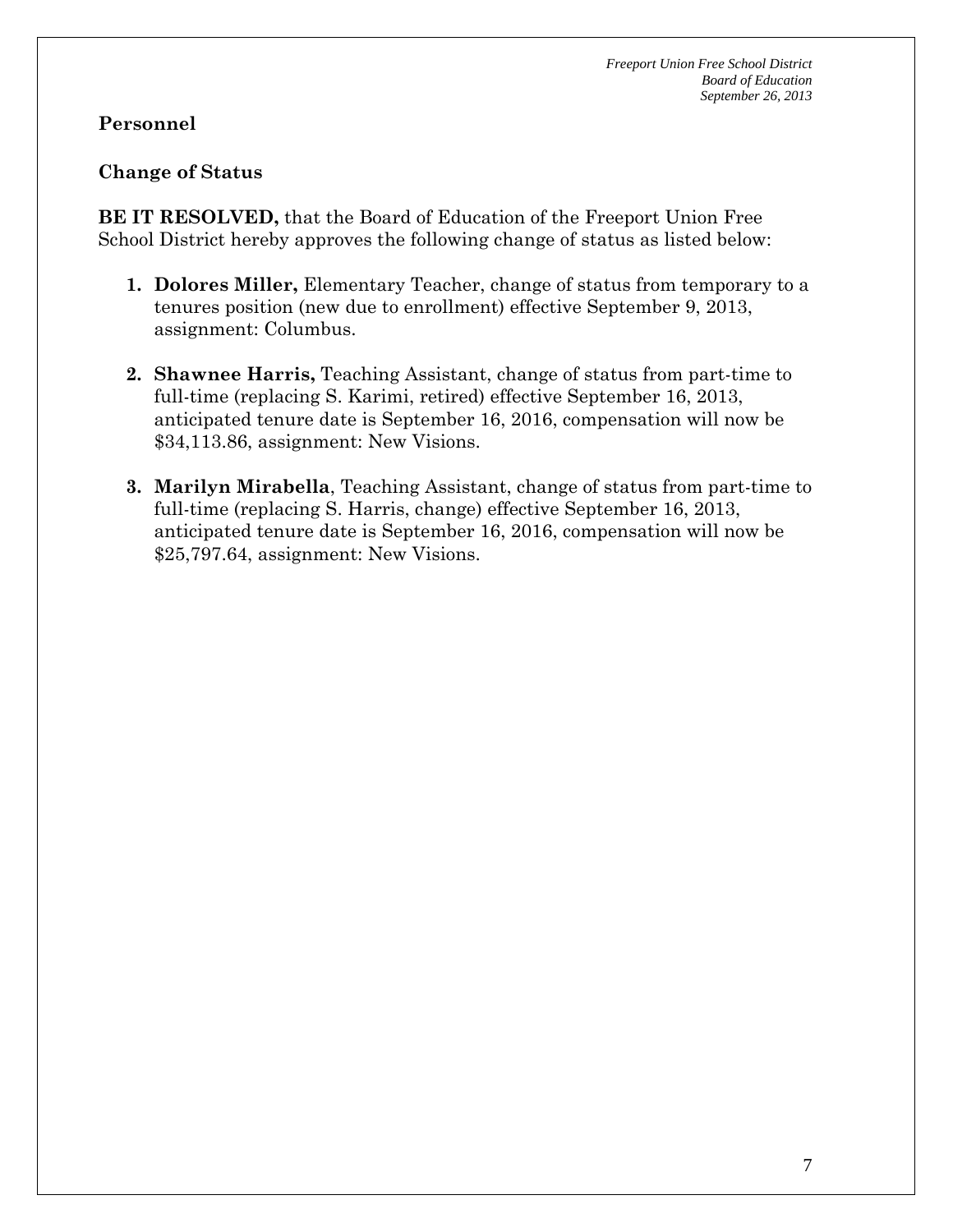### **Resignation of Staff**

**BE IT RESOLVED**, that the Board of Education of the Freeport Union Free School District hereby accepts the letter(s) of resignation from the following staff member(s) as listed below:

**1. Susana Taveras,** full-time Teachers Aide, effective September 15, 2013, to accept another position in the District.

**2. Amy Mayo,** Permanent Substitute, effective September 9, 2013, for personal reasons.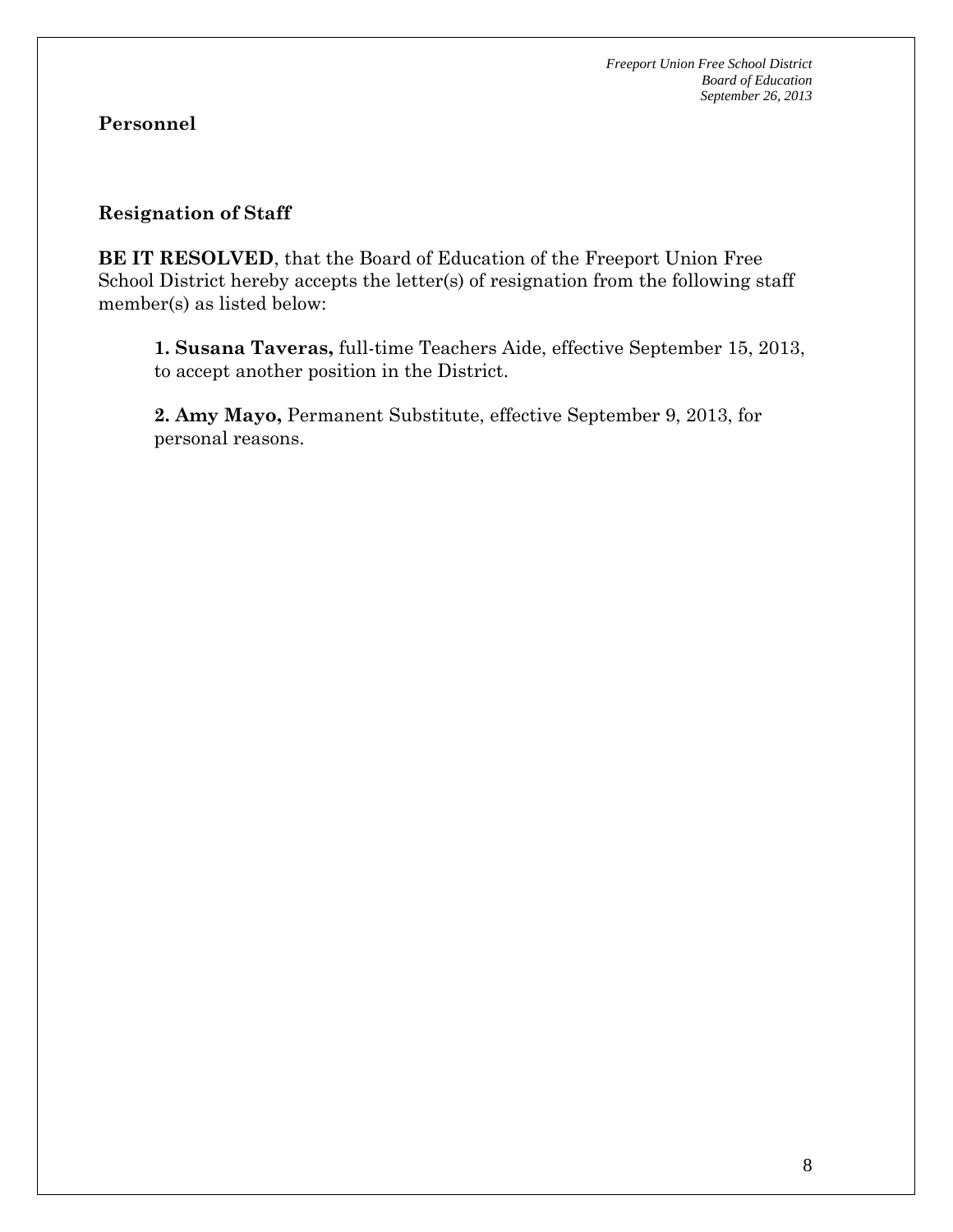### **Appointment of Staff – Probationary**

**BE IT RESOLVED**, that the Board of Education of the Freeport Union Free School District, upon the recommendation of the Superintendent, hereby appoints the individuals listed in the attached Appointment of Staff Report - Temporary, in accordance with the rules of the Board of Regents. These individuals shall possess appropriate certification allowing them to serve as teachers in the public schools of New York.

- **1. Katherine Quelix**, full-time Teaching Assistant, a probationary appointment effective September 9, 2013 through September 8, 2016, with an anticipated tenure date of September 9, 2016. Compensation will be according to the FTAA Schedule at \$19,226. Assignment: Atkinson.
- **2. Kimberly Knoernschild**, full-time Teaching Assistant, a probationary appointment effective September 10, 2013 through September 9, 2016, with an anticipated tenure date of September 10, 2016. Compensation will be according to the FTAA Schedule at \$19,226. Assignment: New Visions.
- **3. Avril Julian,** full-time Teaching Assistant, a probationary appointment effective September 10, 2013 through September 9, 2016, with an anticipated tenure date of September 10, 2016. Compensation will be according to the FTAA Schedule at \$19,226. Assignment: Archer.
- **4. Regina McEnroe,** full-time Teaching Assistant, a probationary appointment effective September 19, 2013 through September 18, 2016, with an anticipated tenure date of September 19, 2016. Compensation will be according to the FTAA Schedule at \$19,226. Assignment: New Visions.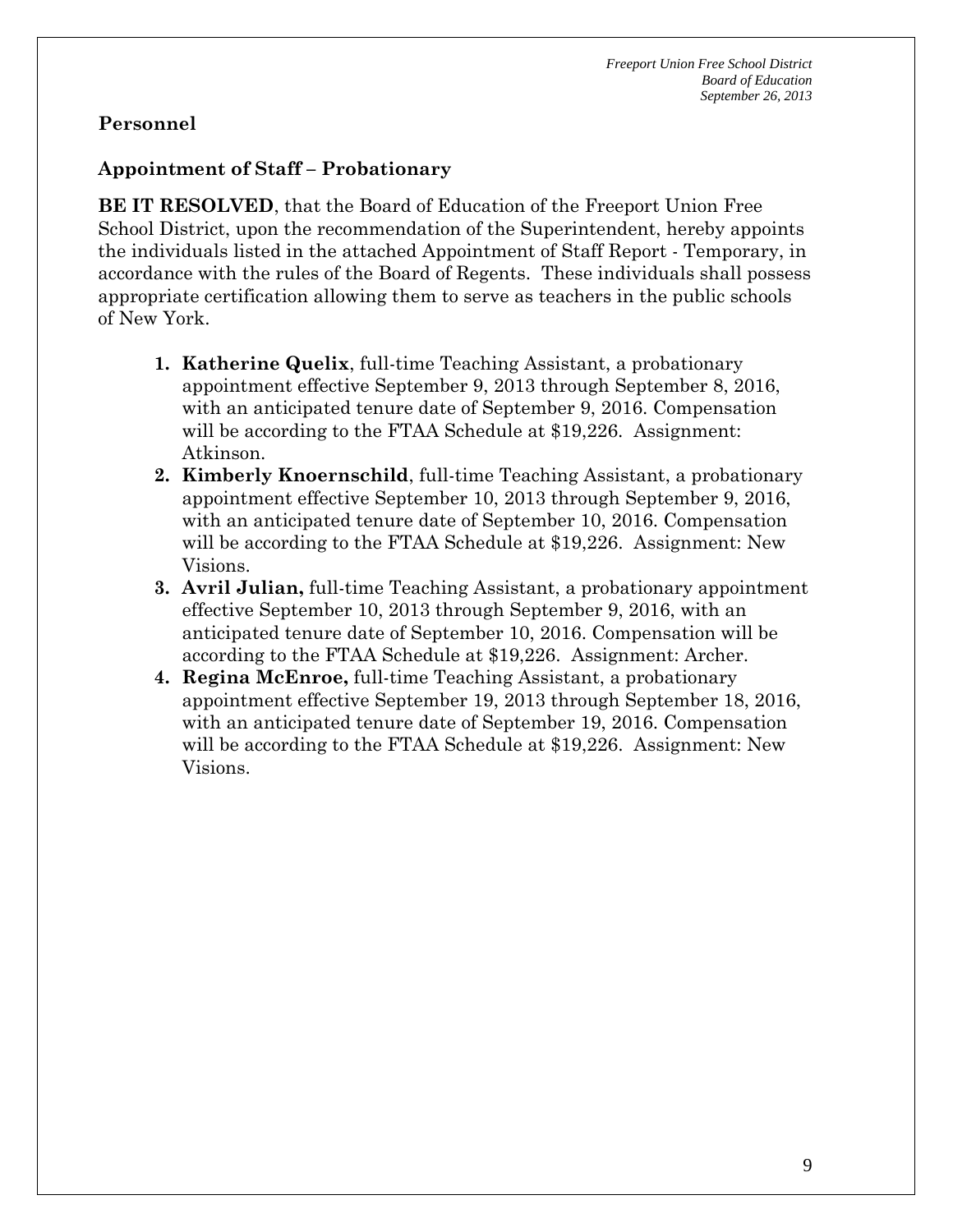# **Appointment of Instructional Staff - Temporary**

**BE IT RESOLVED**, that the Board of Education of the Freeport Union Free School District, upon the recommendation of the Superintendent, hereby appoints the individuals listed in the following Appointment of Staff Report - Temporary, in accordance with the rules of the Board of Regents. These individuals shall possess appropriate certification allowing them to serve as teachers in the public schools of New York.

- 1. **Kristin Jones-Thom**, a temporary appointment (replacing D. Miller, change) effective September 9, 2013 through January 31, 2014. Compensation for this position will be \$65,976 pro-rated. Assignment: Bayview.
- 2. **Carissa Grimaldi,** Permanent Substitute, a temporary appointment effective September 10, 2013 through June 27, 2014. Compensation for this will be at the Substitute Pay Rate of \$125 per day. Assignment: Atkinson.
- 3. **Elwin Canales,** Permanent Substitute, a temporary appointment effective September 18, 2013 through June 27, 2014. Compensation for this will be at the Substitute Pay Rate of \$125 per day. Assignment: Dodd.
- 4. **Andrew Abberton,** Permanent Substitute, a temporary appointment effective September 19, 2013 through June 27, 2014. Compensation for this will be at the Substitute Pay Rate of \$125 per day. Assignment: Dodd.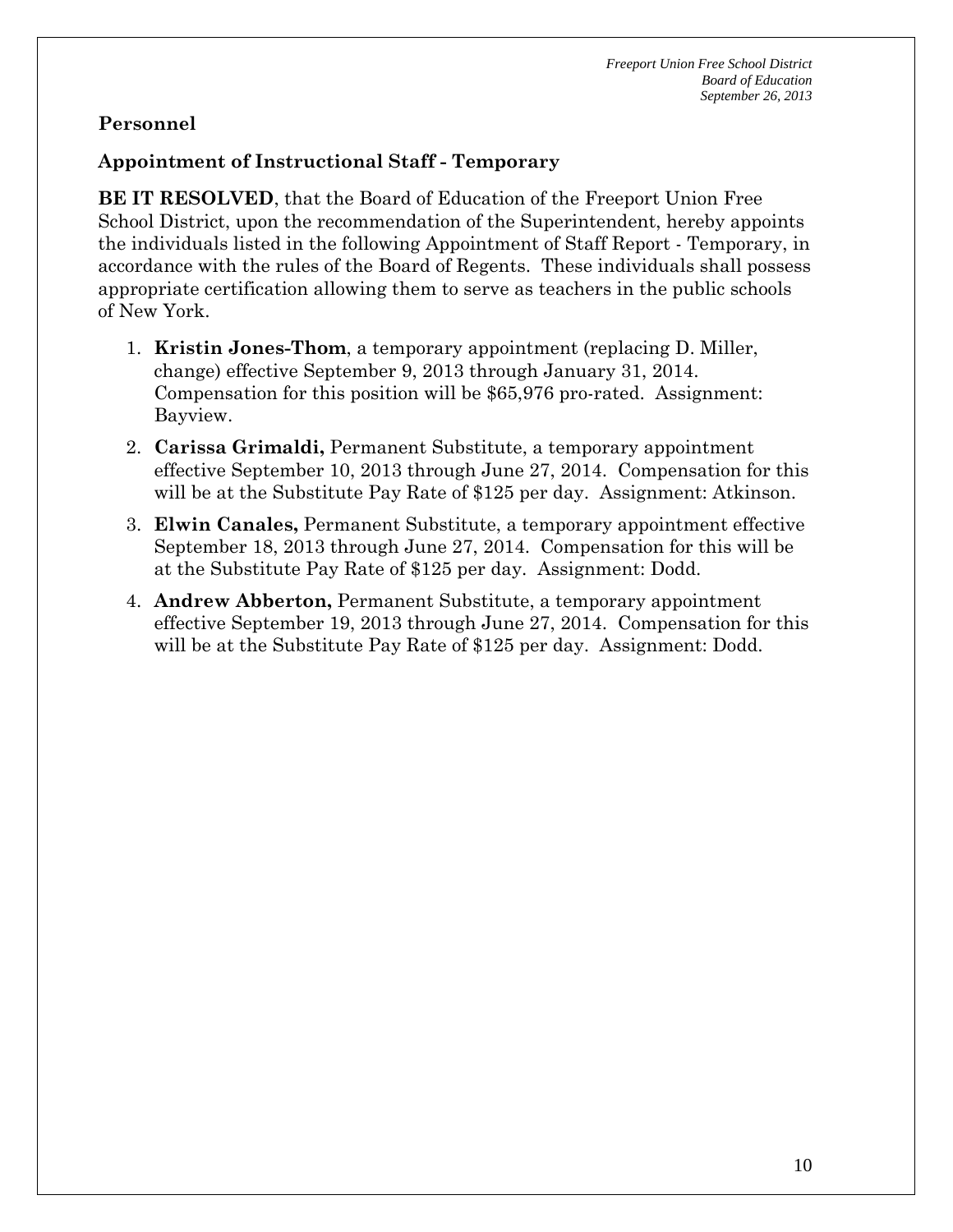### **Appointment of Staff-Non-Instructional**

**BE IT RESOLVED**, that the Board of Education of the Freeport Union Free School District hereby appoints the individuals as listed, in accordance with Civil Service Rules and Regulations.

- **1. Susana Taveras,** Clerk Typist (Bilingual), (replacing J. Reinke,resigned), effective September 16, 2013, probationary period 26 weeks upon Civil Service approval, compensation will be \$37,166 according to the Clerical Salary Schedule. Assignment: Administration.
- **2. Beverly Romm**, Administrative Assistant, (replacing M. Ross, retired) effective September 30, 2013, probationary period 26 weeks upon Civil Service approval, compensation will be \$50,000 according to the Clerical Salary Schedule. Assignment: Administration.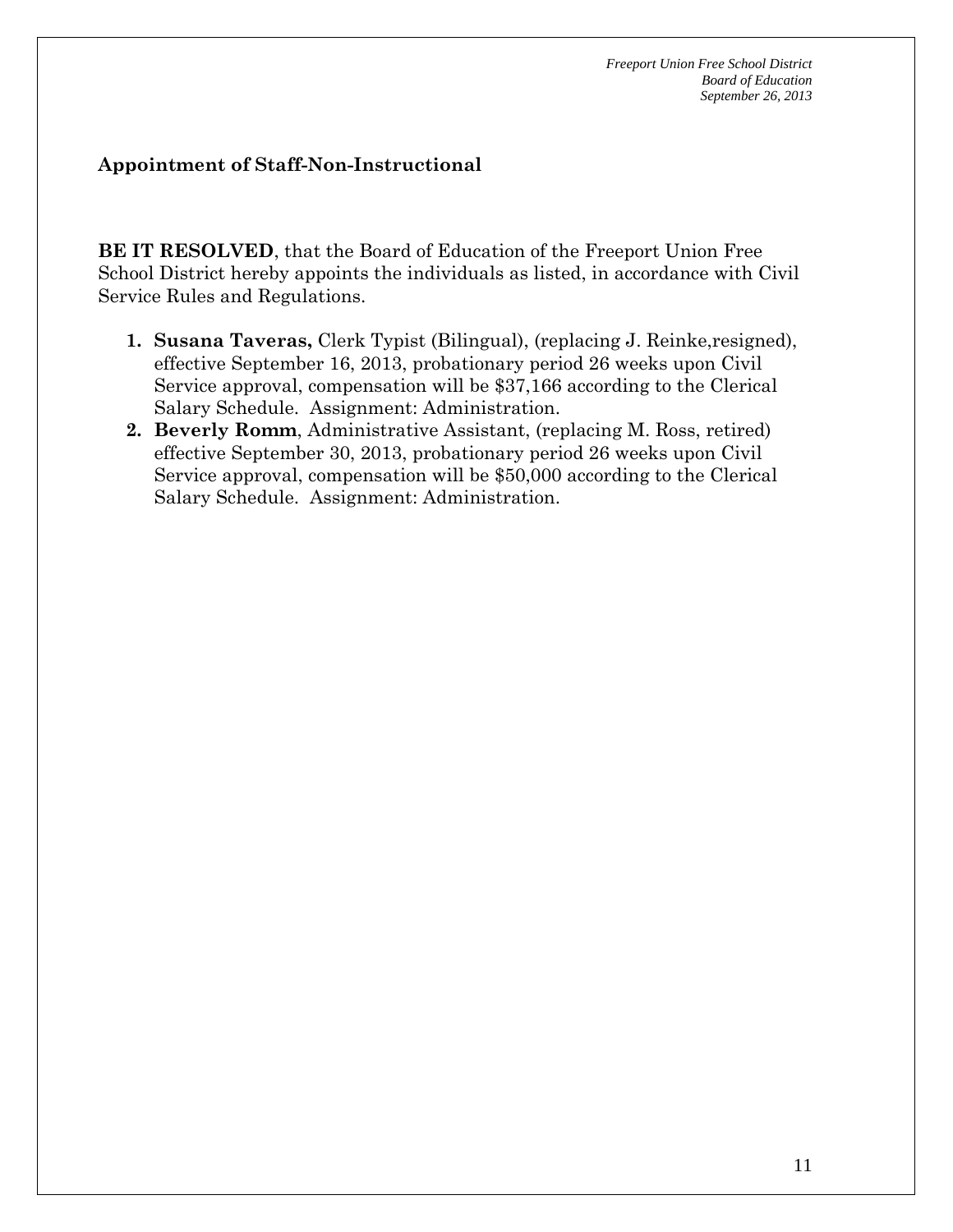### **Co-Curricular Appointments**

**BE IT RESOLVED** that the Board of Education of the Freeport Union Free School District, upon the recommendation of the Superintendent, hereby appoints the individuals listed below, in accordance with the rules of the Board of Regents. These individuals shall possess appropriate certification allowing them to serve as teachers or other staff in the public schools of New York.

| <b>ADVISOR</b>       | <b>CLUB</b>                       | <b>SCHOOL</b> | <b>STIPEND</b> |
|----------------------|-----------------------------------|---------------|----------------|
| Allison Caldwell     | Mathletes - Grade 5               | Atkinson      | 1,830          |
| Matthew Yatsyla      | Mathletes - Grade 6               | Atkinson      | 1,830          |
| Christina Schwarz    | Odyssey of the Mind - Team #1     | Atkinson      | 2,572          |
| Carrie Frederick-    | Odyssey of the Mind $-$ Team #2   | Atkinson      | 2,572          |
| Muchnick             |                                   |               |                |
| Mary-Kate Robinson   | Future Problem Solving-Team<br>#1 | Atkinson      | 2,572          |
| Nancy Hanrahan       | Future Problem Solving-Team<br>#2 | Atkinson      | 2,572          |
| Alison Leone         | Dodd Yearbook                     | Dodd          | 1,920          |
| Amanda Mizel         |                                   |               | 1,920          |
| Robert Fallot        | Co-Student Council                | Dodd          | 1,920          |
| Diane Saunders       |                                   |               | 1.920          |
| Carol Byrne          | Mathletes                         | Dodd          | 2,572          |
| Maryclaire Dumas-    | <b>Future Problem Solvers</b>     | Dodd          | 2,572          |
| Landisi              |                                   |               |                |
| <b>Annette Jones</b> | Odyssey of the Mind               | Dodd          | 1,286          |
| Vida Brizill         |                                   |               | 1,286          |
| Ronald Grinnell      | <b>Student Fund Treasurer</b>     | Dodd          | 1,830          |
| <b>Adam Rubin</b>    | Jazz Ensemble                     | Dodd          | 1,830          |
| Sherill Spruill      | <b>Select Chorale</b>             | Dodd          | 1,830          |
| Candice Mordhorst    | Select Orchestra                  | Dodd          | 1,830          |
| Denise Lloyd         | Dodd Respect                      | Dodd          | 1,478          |
| Vashti Burke         | Ladies Club of Dodd               | Dodd          | 1,365          |
| Thomas Doyle         | Science Club                      | Dodd          | 1,036          |
| Michele Haimes       | A.M. Announcement Club            | Dodd          | 518            |
| <b>Felice Niland</b> |                                   |               | 518            |
| Robert Fallot        | Environmental Club                | Dodd          | 1,036          |

### 2013- 2014 CO-CURRICULAR CLUBS ADVISORS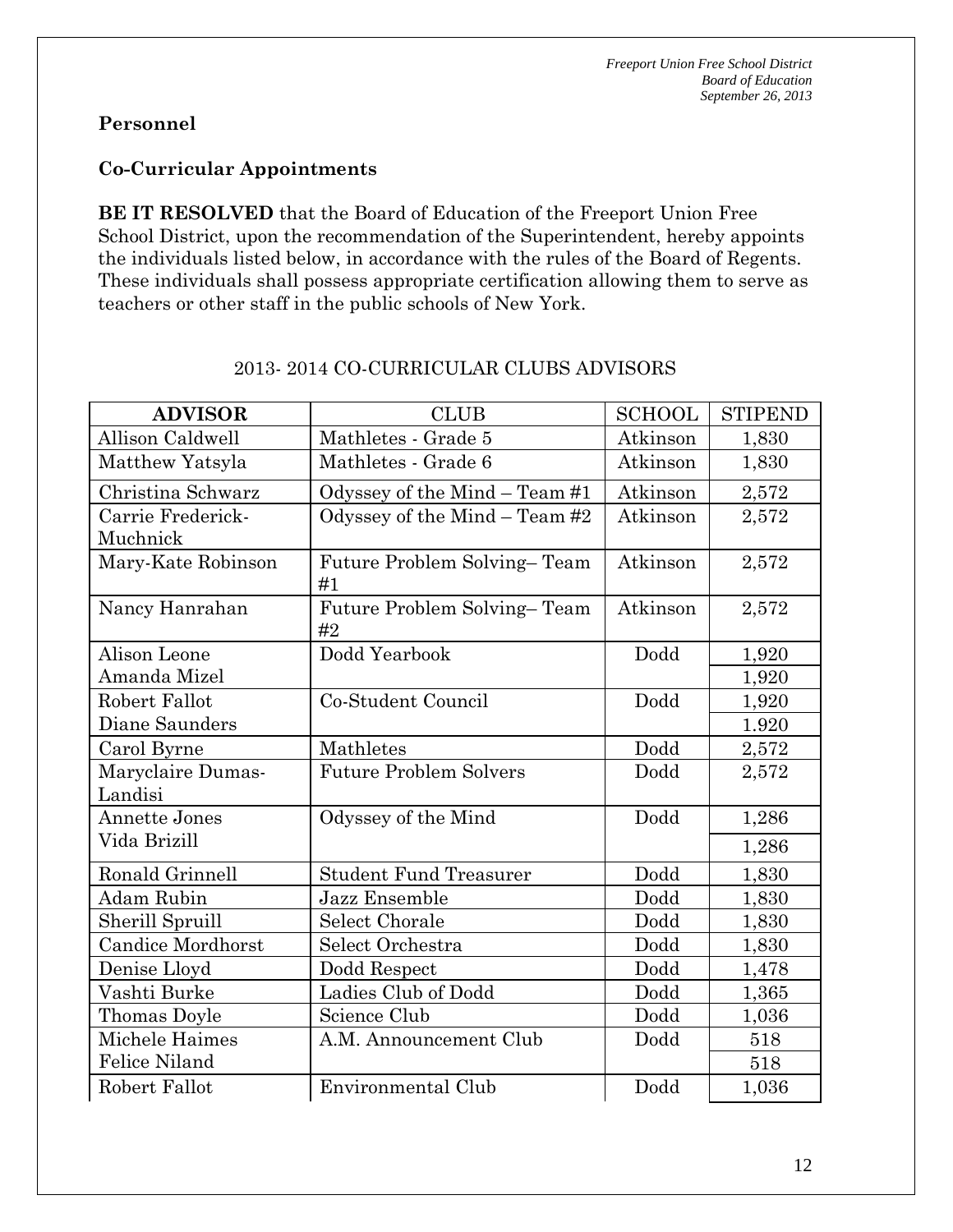| Nicholas Alberti                        | Art Club                                                  |            | 1,036 |
|-----------------------------------------|-----------------------------------------------------------|------------|-------|
| Felice Niland<br>National Honor Society |                                                           | Dodd       | 518   |
| Nancy Berg                              | Peer Mediation                                            | Dodd       | 1,036 |
| Linda Salzer                            | Service Corps/Future Corps                                | Dodd       | 1,036 |
| Melissa O'Hara                          | Flashing                                                  | <b>FHS</b> | 5121  |
| Tom Alma                                | Yearbook                                                  | <b>FHS</b> | 2560  |
| Jocelyn Rodriguez                       |                                                           |            | 2560  |
| Michael LaSorsa                         | Marching Band Director                                    | <b>FHS</b> | 4,756 |
| Adam Rubin                              | Marching Band Asst. Dir.                                  | <b>FHS</b> | 2,194 |
| Jennifer Volta                          | Vintage                                                   | <b>FHS</b> | 1,981 |
| Mark Spanier                            |                                                           |            | 1,981 |
| Joshua Levitt                           | <b>Student Congress</b>                                   | <b>FHS</b> | 3,840 |
| John Duggan                             | Senior Class Advisor                                      | <b>FHS</b> | 3,840 |
| <b>Christopher Dressler</b>             | <b>Assistant Senior Class Advisor</b>                     | <b>FHS</b> | 2,572 |
| Zoraya Bussey                           | Junior Class Advisor                                      | <b>FHS</b> | 2,572 |
| Sylvia Fernandez                        | Assistant Junior Class Advisor                            | <b>FHS</b> | 1,830 |
| Kristen Anisis                          | Sophomore Class Advisor                                   | <b>FHS</b> | 1,830 |
| Pamela Schmidt                          | Freshman Class Advisor                                    | <b>FHS</b> | 915   |
| Keri Loper                              |                                                           |            | 915   |
| Richard Genzone                         | <b>WFHS</b> Communications                                | <b>FHS</b> | 2,572 |
| Joseph D'Agostino                       | Mathletes                                                 | <b>FHS</b> | 2,572 |
|                                         | Mathletes Asst. Advisor                                   | <b>FHS</b> | 1,036 |
| Angela Wheat                            | Future Problem Solving -Team<br>#1                        | <b>FHS</b> | 2,572 |
| Lauren Calvo                            | Future Problem Solving - Team<br>#2                       | <b>FHS</b> | 2,572 |
| Nela Hawthorne                          | <b>DECA</b>                                               | <b>FHS</b> | 2,572 |
| Ana Rodriguez                           | Odyssey of the Mind $-$ Team #1                           | <b>FHS</b> | 2,572 |
| Cynthia Certain                         | Odyssey of the Mind $-$ Team #2                           | <b>FHS</b> | 2,572 |
| Lolita Beathea                          | Key Club                                                  | <b>FHS</b> | 2,572 |
| Ellen Schultis                          | National Honor Society                                    | <b>FHS</b> | 2,133 |
| Michele Aliani                          | Peer Leadership Advisor                                   | <b>FHS</b> | 1,891 |
| Angela Wheat                            | Peer Leadership                                           | <b>FHS</b> | 1,636 |
| Danielle Byrnes                         | (3 Assistant Advisors)                                    |            | 1,636 |
| <b>Richard Sells</b>                    |                                                           |            | 1,636 |
| Vashti Burke                            | FHS She-Devils Color guard &<br>She-Devils Heat Kick line | <b>FHS</b> | 2,077 |
| Timothy McShan                          | NJROTC Drill Team                                         | <b>FHS</b> | 1,891 |
| Cynthia Certain                         | Latin Dance Salsa Team                                    | <b>FHS</b> | 1,891 |
| Angela Wheat                            | Peer Tutoring                                             | <b>FHS</b> | 1.830 |
| Danielle Sekesan                        | Gay Straight Alliance                                     | <b>FHS</b> | 1,649 |
| Wendy Lindner                           | Interactors/Rotary Club                                   | <b>FHS</b> | 1,707 |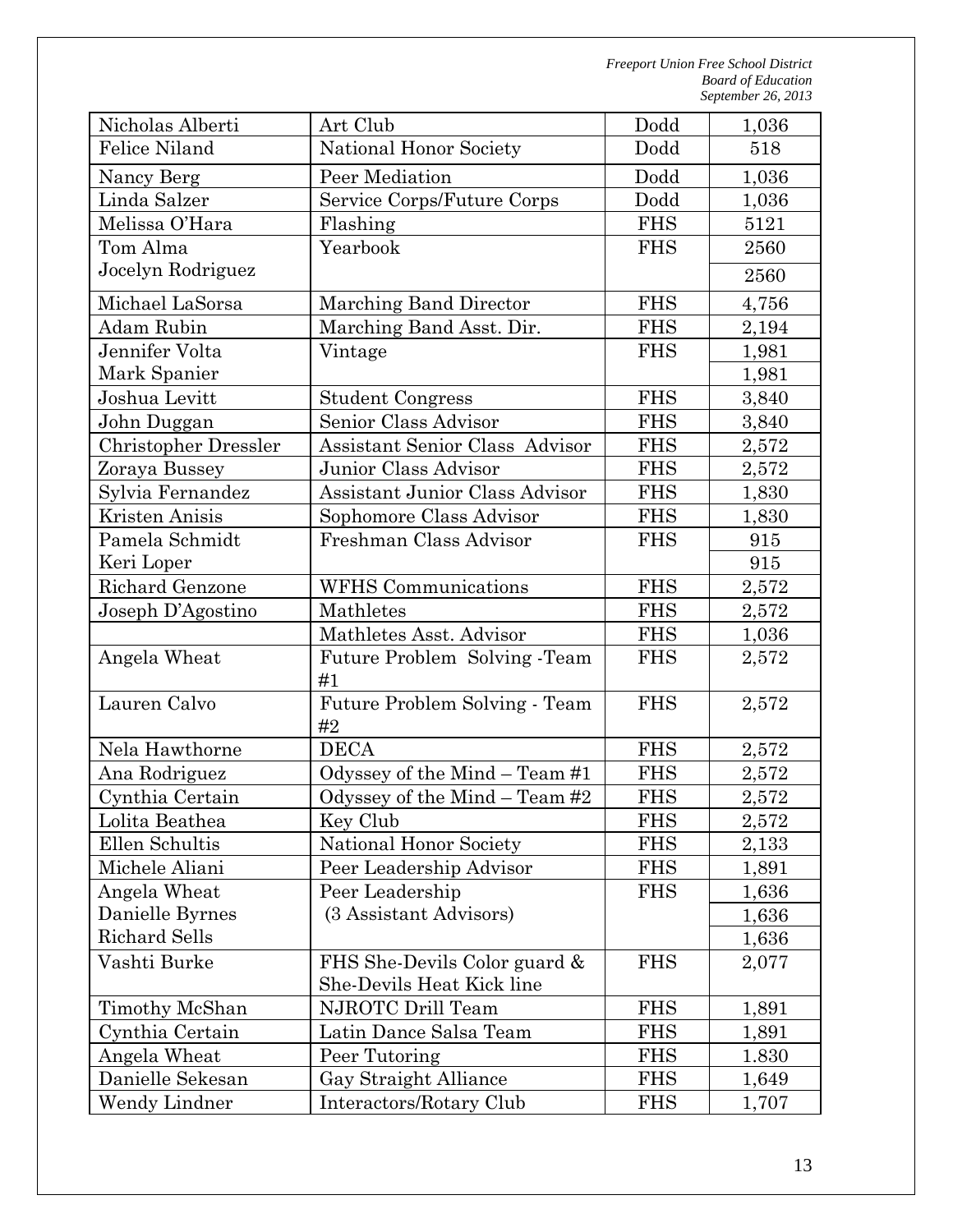| Michael LaSorsa    | Jazz Ensemble                                 | <b>FHS</b> | 1,585 |
|--------------------|-----------------------------------------------|------------|-------|
| Reginald Carolina  | Mock Trial                                    | <b>FHS</b> | 1,281 |
| Kerry McCarthy     | "It's Academic"                               | <b>FHS</b> | 1,281 |
| Sally Ann Schrader | <b>Freeport Sports Leadership</b><br>Club     | <b>FHS</b> | 1,281 |
| Michael LaSorsa    | <b>Brass Ensemble</b>                         | <b>FHS</b> | 1,281 |
| Tim Warner         | Ninth Grade Select                            | <b>FHS</b> | 1,281 |
| Sally Ann Schrader | Chess Club                                    | <b>FHS</b> | 1,281 |
| Yolette Latortue   | <b>African American Bowl</b>                  | <b>FHS</b> | 1,281 |
| Sarah Molese       | <b>HOSA</b>                                   | <b>FHS</b> | 1,221 |
| Linda Hendrickson  | Devils Pride                                  | <b>FHS</b> | 1,036 |
| Maria Rivera       | Foreign Language Club<br>(French/Italian/ESL) | <b>FHS</b> | 1,036 |
| Linda Hendrickson  | Horticulture/ Beautification<br>Club          | <b>FHS</b> | 1,036 |
| Cathy Rodes        | Art/Fashion Club                              | <b>FHS</b> | 1,036 |
| Richard Johnson    | Computer Repair Club                          | <b>FHS</b> | 1,036 |
| Alicia Brennis     | SADD/Challenge Leaders                        | <b>FHS</b> | 1,036 |
| Felice Niland      | <b>AIDS</b> Awareness Group                   | <b>FHS</b> | 518   |
| Yasmin Chambers    |                                               |            | 518   |
| Alicia Brenneis    | Peer Mediation                                | <b>FHS</b> | 1,036 |
| Daniel Moran       | Science Club/Science Olympiad                 | <b>FHS</b> | 518   |
| Karen Cole-Onaifo  |                                               |            | 518   |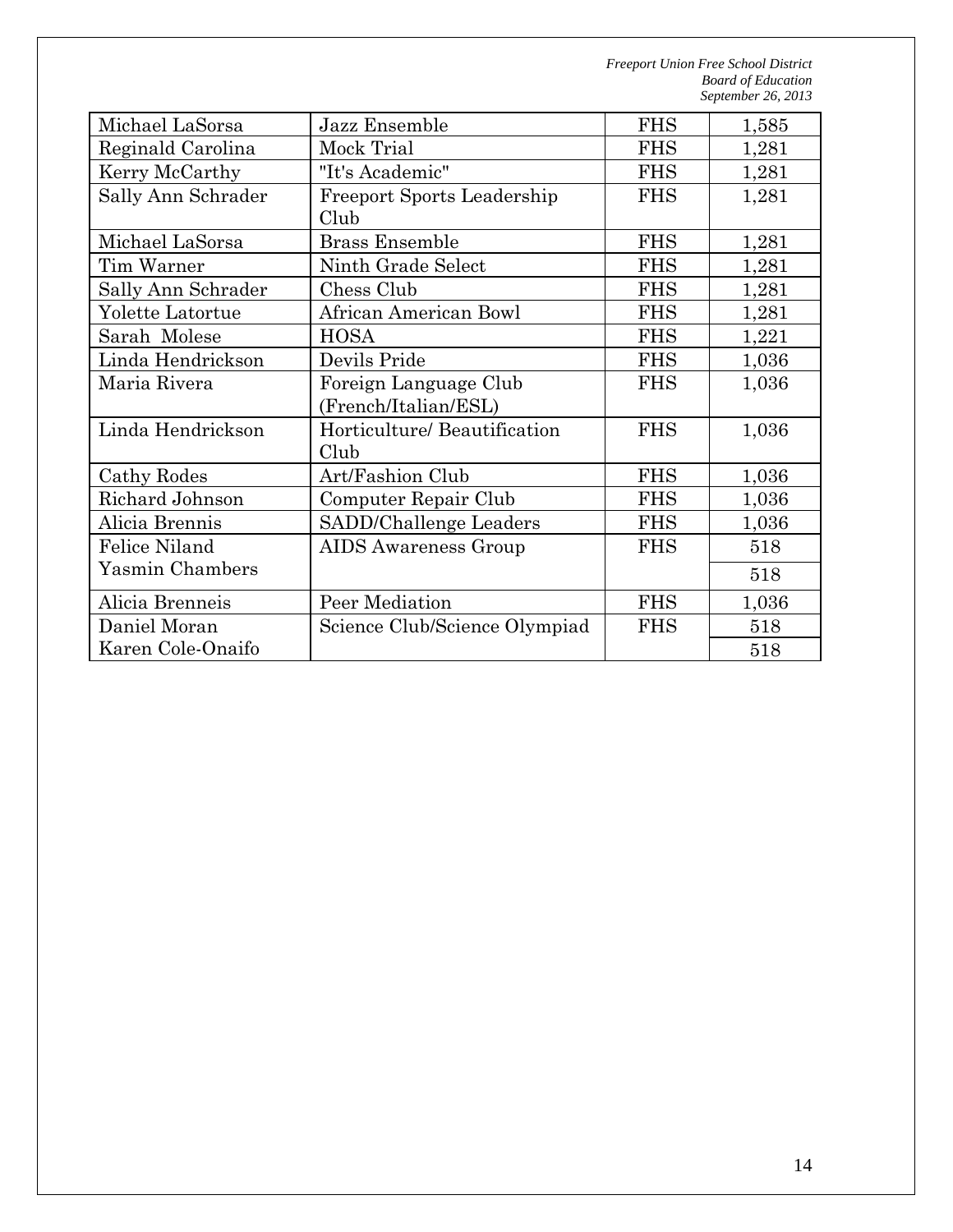# **Appointment of Community School Staff**

**BE IT RESOLVED,** that the Board of Education of the Freeport Union Free School District, upon the recommendation of the Superintendent, hereby appoints the individuals listed below, in accordance with the rules of the Board of Regents. These individuals shall possess appropriate certification allowing them to serve as teachers or other staff in the public schools of New York.

| <b>Name</b>           | Assignment                                               | Salary     |
|-----------------------|----------------------------------------------------------|------------|
| Aniano, Anthony       | Algebra 1                                                | \$6,725    |
| Basile, Anthony       | Economics                                                | \$6,725    |
| Bennedetto, Michael   | Psychology/Human Relations/Criminal<br>Justice/Sociology | \$6,525    |
| Brennis, Alicia       | Social Worker                                            | \$5,823    |
| Cellan, Russ          | Health/Physical Ed./Alternative<br>(Spring)              | \$5,823    |
| Certain, Cynthia      | <b>ELL Global</b>                                        | \$5,999    |
| Cirina, Nancy         | <b>Special Education</b>                                 | \$13,250   |
| Dickens, Angela       | Geometry I/ Advanced Algebra IS                          | \$19,775   |
| Doyle, Thomas         | Living Environment(Fall)                                 | \$5,472.50 |
| Dressler, Chris       | Global 9 (Fall)                                          | \$5,472.50 |
| Fallot, Robert        | Earth Science (Spring)                                   | \$5,646.50 |
| Florkowski, Genevieve | Guidance                                                 | \$23,996   |
| Gilliam, Carol        | Librarian                                                | \$6,725    |
| Hawthone, Nela        | Career Internship                                        | \$5,823    |
| Jones, Annette        | Algebra I                                                | \$10,945   |
| Kleinhans, Todd       | Marine/Ocean IS                                          | \$2,911.50 |
| Maia, Maribel         | <b>ESL</b>                                               | \$13,050   |
| O'Hara, Melissa       | English 10 (Spring)                                      | \$5,823    |
| Perez, Joseph         | <b>ESL</b>                                               | \$12,347   |
| Pizzo, John           | Participation in Government                              | \$6,625    |
| Raeihle, Magaly       | Psychologist                                             | \$5,646.50 |
| Rizzo, Greg           | English 12                                               | \$13,250   |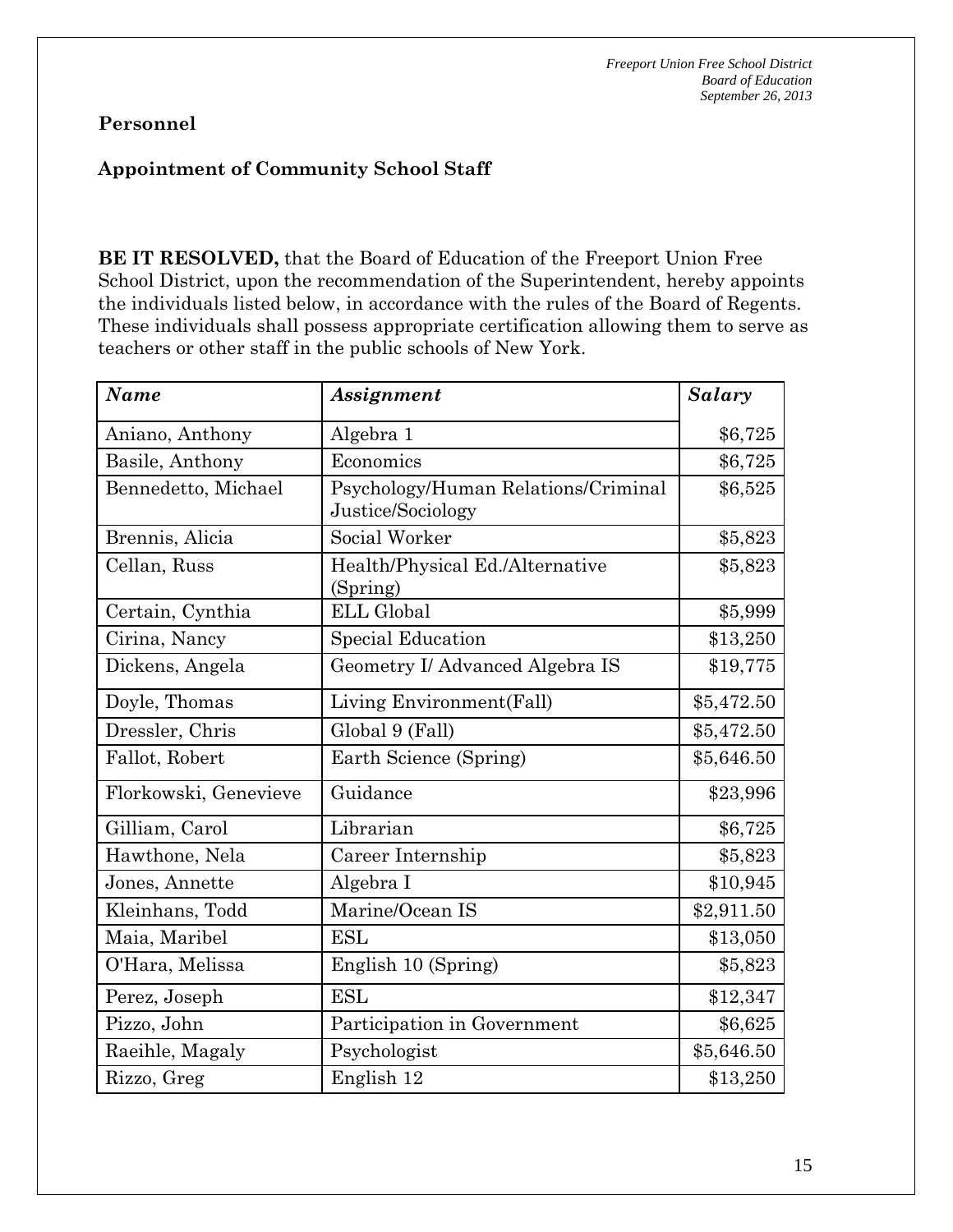| Rodriguez, Ana     | English 10/11                          | \$11,293   |
|--------------------|----------------------------------------|------------|
| Rodriguez, Jocelyn | Studio Art                             | \$13,250   |
| Sameroff, Margaret | Nurse (4 nights)                       | \$26,300   |
| Saunders, Diane    | ESL                                    | \$11,646   |
| Schack, Vanessa    | English 11 (Fall)                      | \$5,646.50 |
| Tuitt, Joseph      | US History                             | \$13,250   |
| Vidalon, Vanessa   | <b>ESL Living Environment (Spring)</b> | \$5,823    |
| Wheat, Angela      | Global 10                              | \$12,347   |
| Yarmola, Robert    | Special Education                      | \$11,998   |
| Zito, George       | Health/Physical Ed./Alternative (Fall) | \$5,646.50 |
|                    |                                        |            |
| Metzler, Jill      | Secretary                              | \$4,757.79 |
| Seymour, Maureen   | Secretary                              | \$4,757.79 |
| Registration       | Guidance                               | \$2,136    |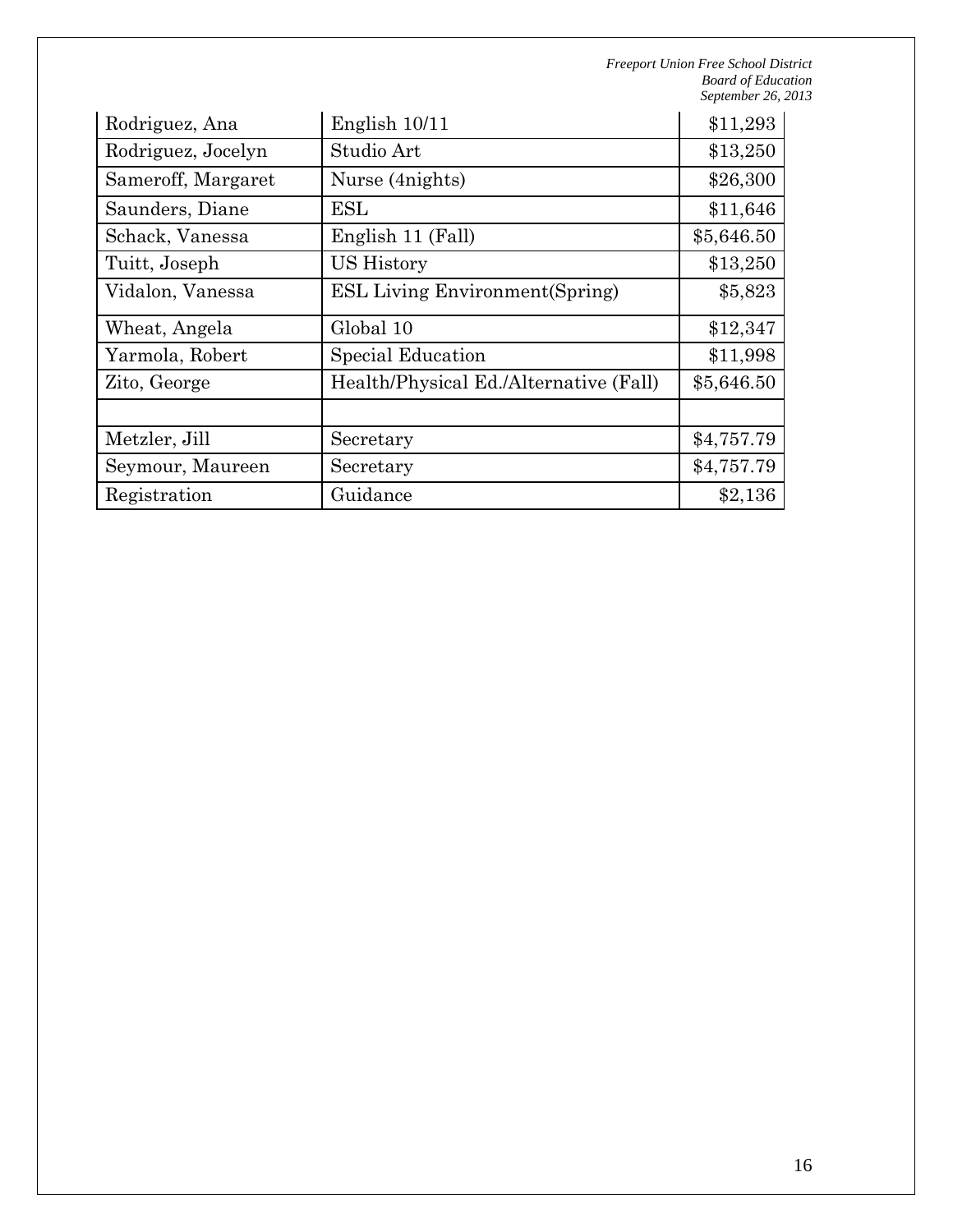# **Education**

### **CSE/CPSE Minutes**

**BE IT RESOLVED,** that the Board of Education of the Freeport Union Free School District hereby accepts the minutes of the meetings of the Committees on Special Education and Preschool Special Education for the following dates:

July 16, 2013

August 13, 16, 27, 29, 2013

September 4, 2013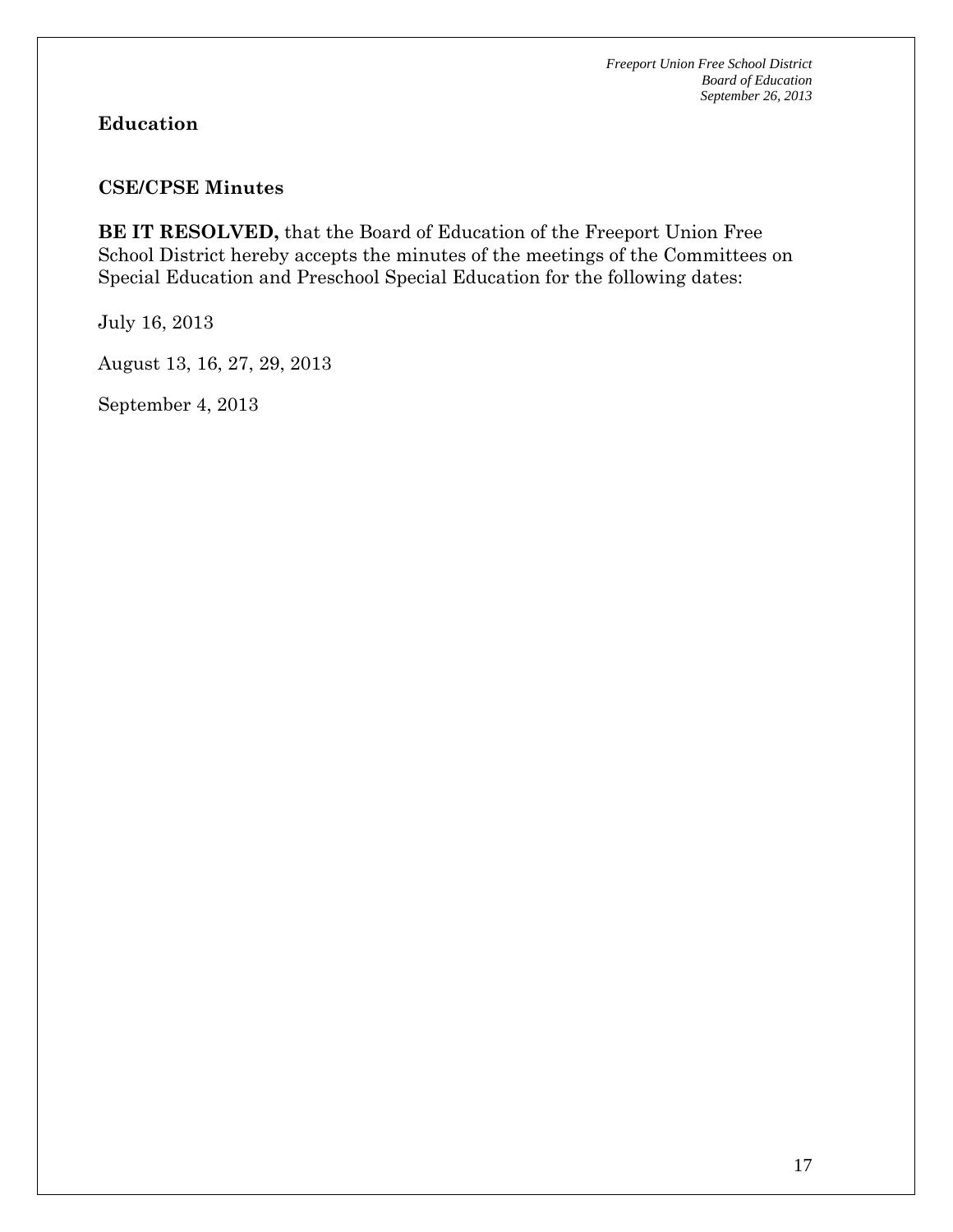# **Personnel**

# **Granting of Tenure**

**BE IT RESOLVED,** that the Board of Education of the Freeport Union Free School District hereby grants tenure status to the following individual(s):

| <b>Teaching Assistants</b> |               |                              |                    |  |  |
|----------------------------|---------------|------------------------------|--------------------|--|--|
| <b>NAME</b>                | <b>SCHOOL</b> | <b>TENURE</b><br><b>AREA</b> | <b>TENURE DATE</b> |  |  |
| Erica Baron                | New Visions   | Teaching<br>Assistant        | October 4, 2013    |  |  |
| Susan<br>Mandeltort        | Atkinson      | Teaching<br>Assistant        | October 5, 2013    |  |  |
| Jesse Pohlman              | <b>FHS</b>    | Teaching<br>Assistant        | October 18, 2013   |  |  |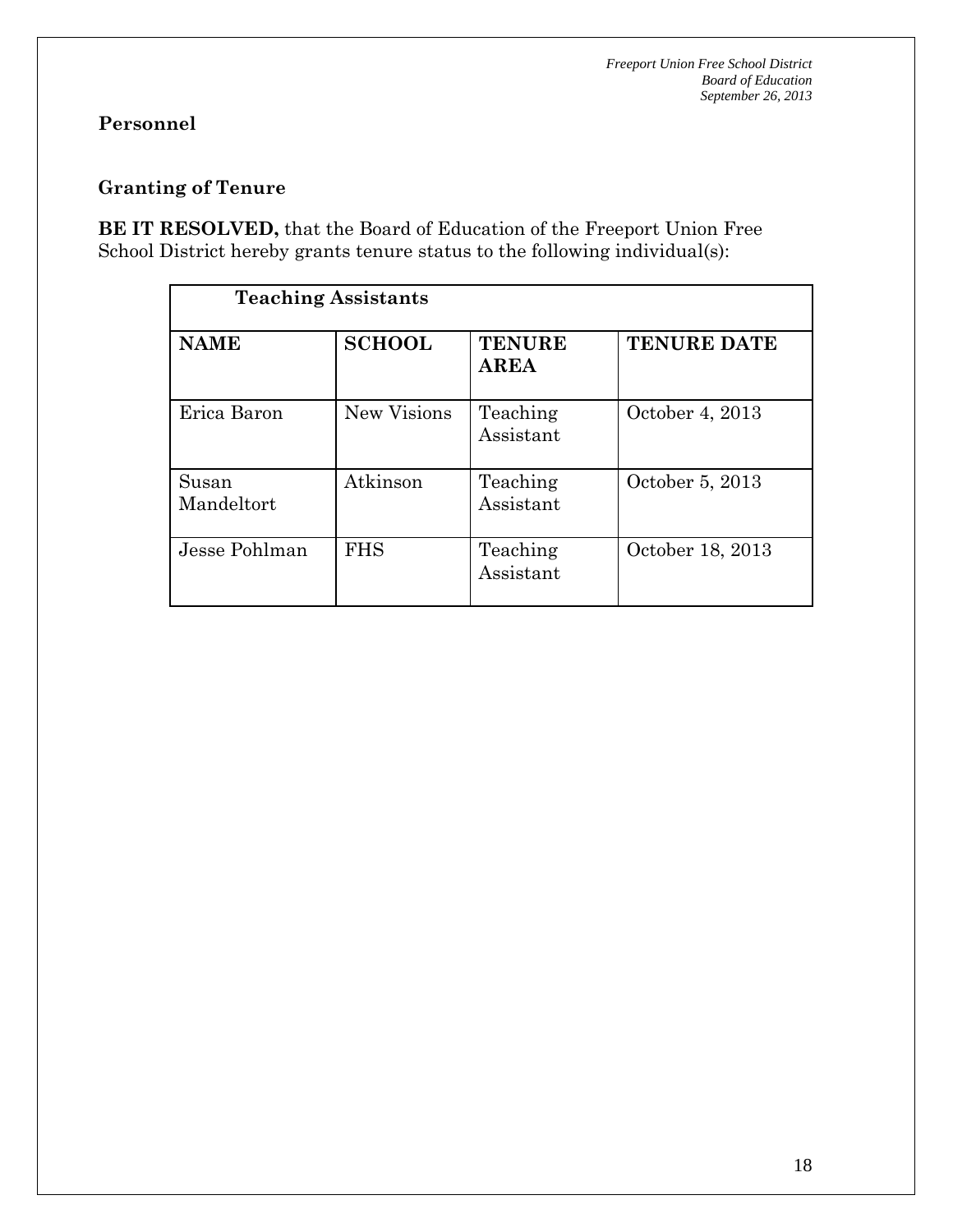### **Retirement of Staff**

**BE IT RESOLVED,** that the Board of Education of the Freeport Union Free School District hereby accepts the letter of resignation for the purpose of retirement from the following staff member as listed:

**Mary Rodrigues**, Typist Clerk, effective September 30, 2013, after serving the children of Freeport for more than 12 years.

**Elena Accomando**, Typist Clerk, (10 Month), effective October 29, 2013, after serving the children of Freeport for more than 8 years.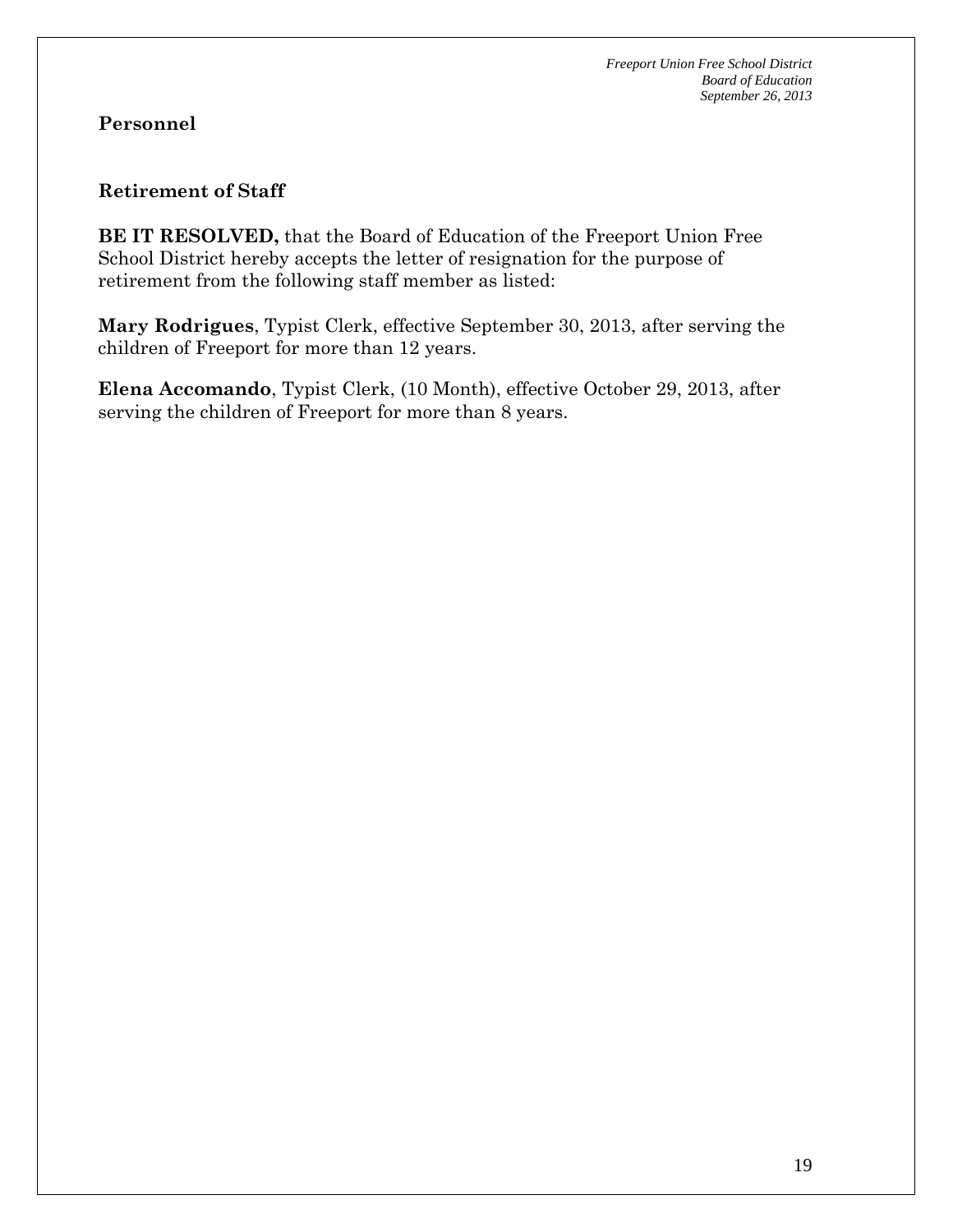# **Resolution Regarding the Suspension of an Employee**

**BE IT RESOLVED,** that the Board of Education of the Freeport Union Free School District hereby accepts the suspension of a non-instructional employee with the initials M. G.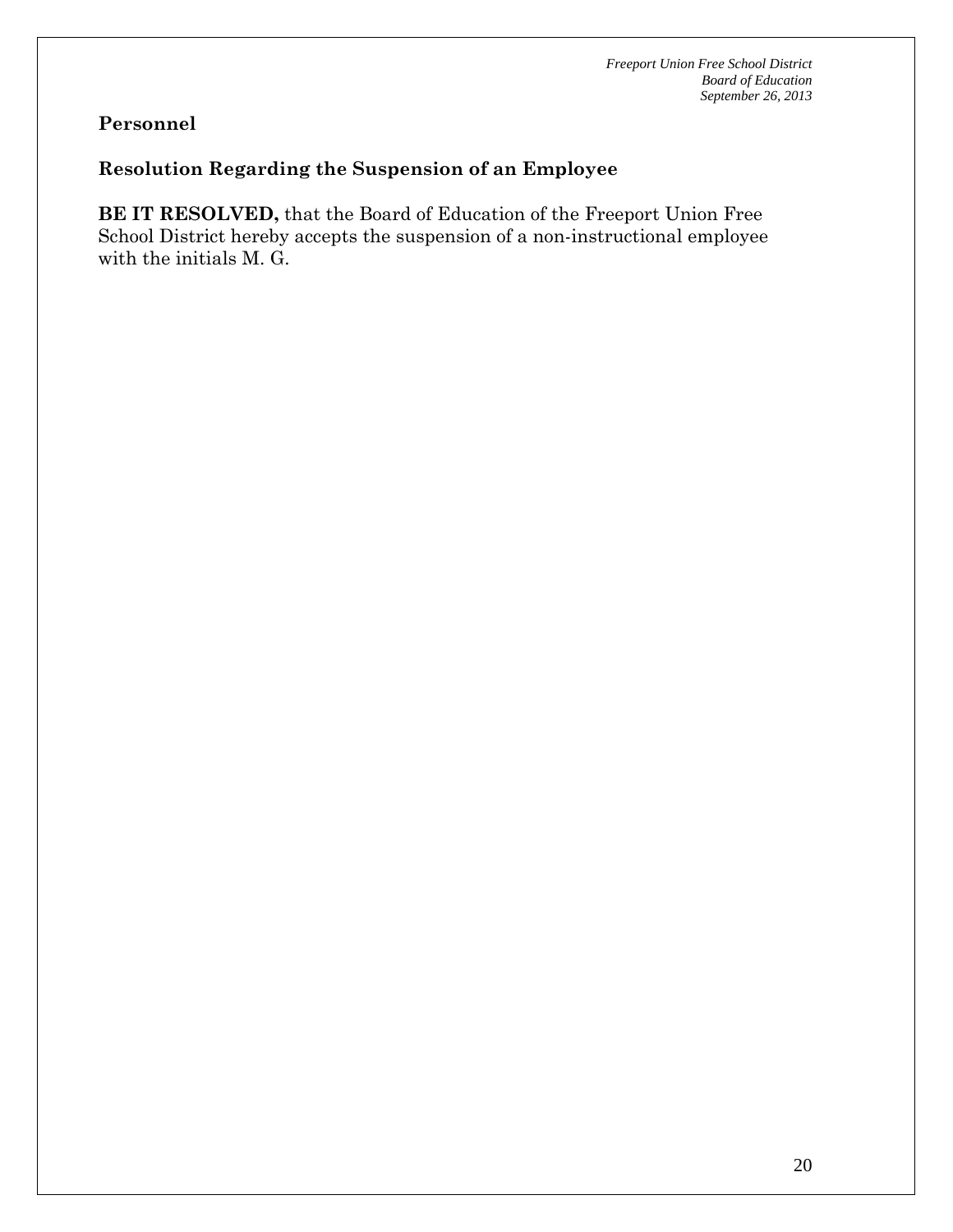# **Re-certification of Lead Principal Evaluators**

**BE IT RESOLVED,** that Dr. Kishore Kuncham, Dr. Mary Bediako and Mr. Gerard Poole are hereby certified as a Qualified Lead Evaluators of Building Principals having successfully completed the training requirements prescribed in 8 NYCRR §30-2.9(b), including:

- (1) The New York State Teaching Standards, and their related elements and performance indicators/the Leadership Standards and their related functions;
- (2) Evidence-based observation techniques that are grounded in research;
- (3) Application and use of the student growth percentile model and the valueadded growth model as defined in 8 NYCRR §30-2.2;
- (4) Application and use of the State-approved principal rubric selected by the Freeport School District for use in the evaluations of Building Principals, including training on the effective application of such rubrics to observe a Building Principal's practice;
- (5) Application and use of the assessment tools that the Freeport School District utilizes to evaluate its Building Principals, including, but not limited to, Marshall Rubrics (structured portfolio reviews; professional growth goals; building principal improvement goals, etc.);
- (6) Application and use of the State-approved locally selected measures of student achievement used by the Freeport School District to evaluate its principals;
- (7) The scoring methodology utilized by the Department and the Freeport School District to evaluate a Building Principal under 8 NYCRR Subpart 30-2 including:
	- (a) How scores are generated for each subcomponent and the composite effectiveness score of Building Principals, and
	- (b) Application and use of the scoring ranges prescribed by the Commissioner for the four designated rating categories used for the overall rating of Building Principals and their subcomponent ratings; and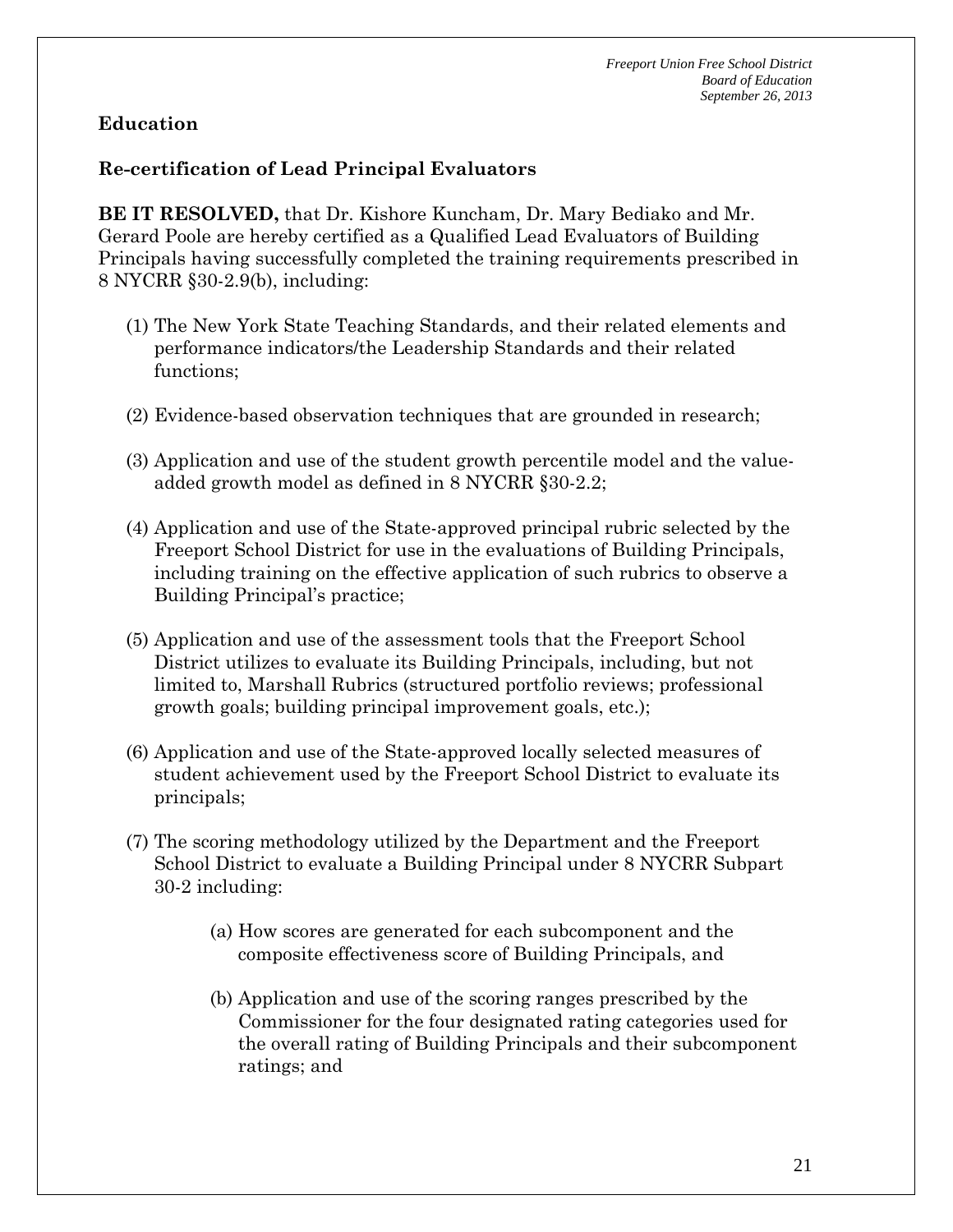(8) Specific considerations in evaluating Building Principals of English language learners and students with disabilities.

This certification has been issued in accordance with the process for certifying lead evaluators described in the Freeport School District's annual professional performance review plan.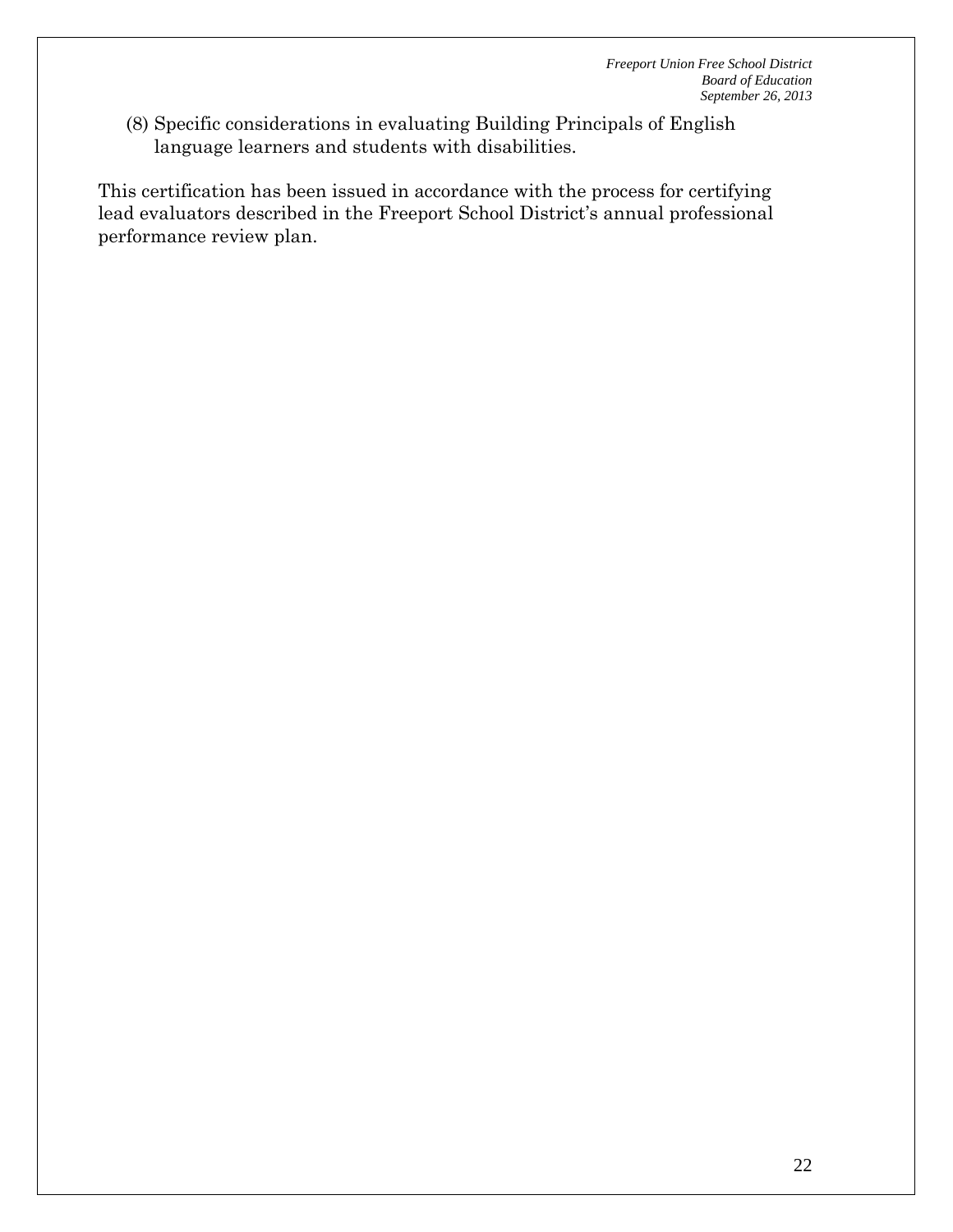# **Re-certification of Lead Evaluators/Evaluators of Teachers**

**BE IT RESOLVED,** that the attached named administrators are hereby certified as a Qualified Lead Evaluators/Evaluators of Teachers having successfully completed the training requirements prescribed in 8 NYCRR §30-2.9(b), including:

- 1. New York State Teaching Standards and their related elements performance indicators
- 2. Evidence-based observation techniques that are grounded in research
- 3. Application and use of Student Growth Percentile and Value Added Growth Model data
- 4. Application and use of the State-approved teacher rubrics
- 5. Application and sue of any assessments tools used to evaluate teachers
- 6. Application and use of State-approved locally selected measures of student achievement (NWEA)
- 7. Use of Statewide Instructional Reporting System
- 8. Scoring methodology used to evaluate teachers
- 9. Specific considerations in evaluating teachers of ELLS and students and disabilities
- 10.Training methodology to ensure inter-rating reliability

This certification has been issued in accordance with the process for certifying lead evaluators/evaluators described in the Freeport School District's annual professional performance review plan.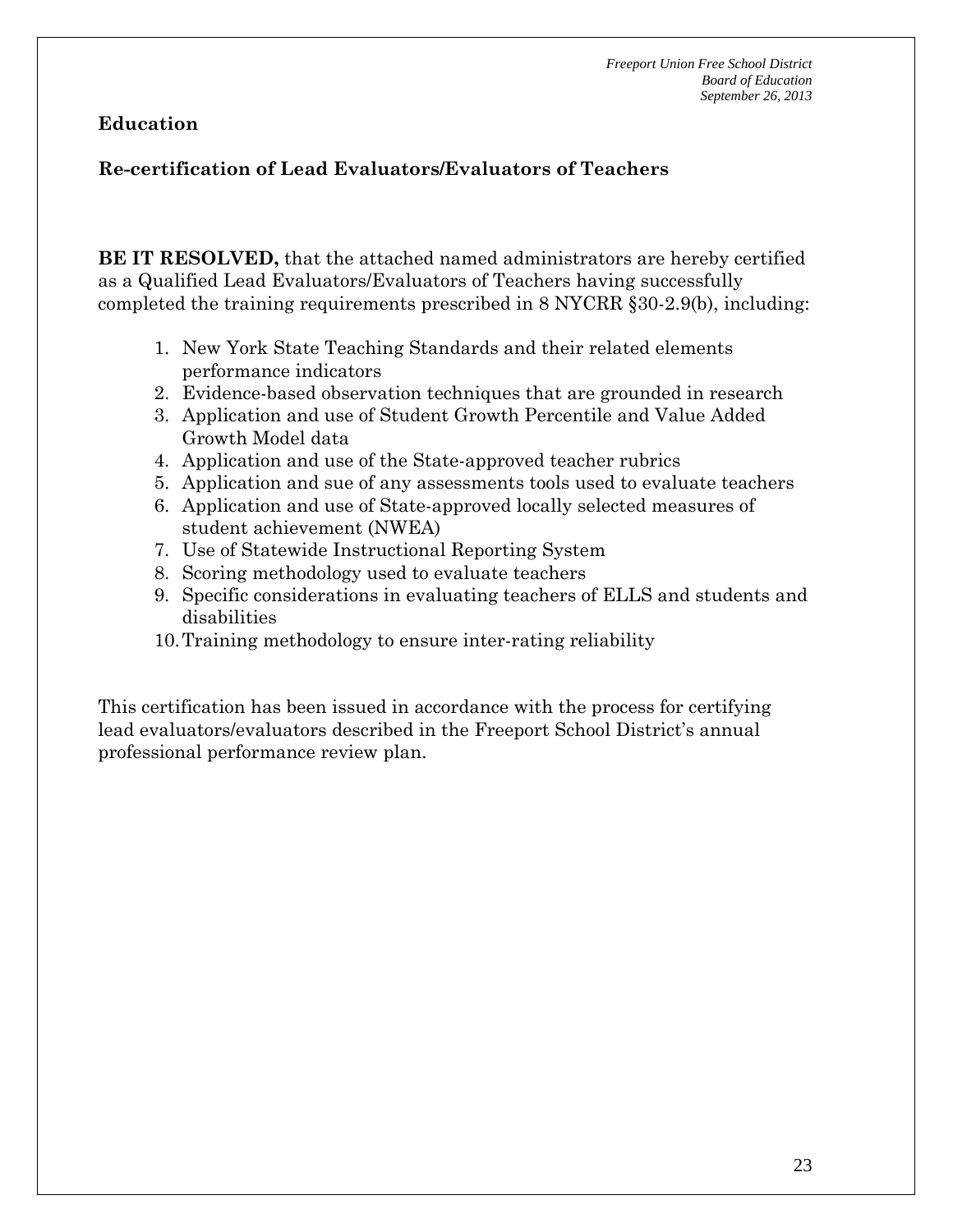# QUALIFIED LEAD EVALUATORS/EVALUATORS OF TEACHERS

Paulette Acquavito Danielle Ballard Mary Bediako Jonathan Bloom Gisselle Campbell-Ham Linda Carter Renee Crump-Dedmon Susan DeLuca Michael Fee Mary Garguilo Sue Greca Wendy Haise Nelson Holland Anne-Marie Hudley Simmons Alice Kane Paula Lein Johane Ligonde Pamela Maltese Joseph Mille Amanda Muldowney Clordina Pawlak Vincent Pereira Naviha Ponce-Paz Gerard Poole Alma Rocha Nancy Schempp Glenn Stewart Consuela Velez Estelle Weiss Odette Wills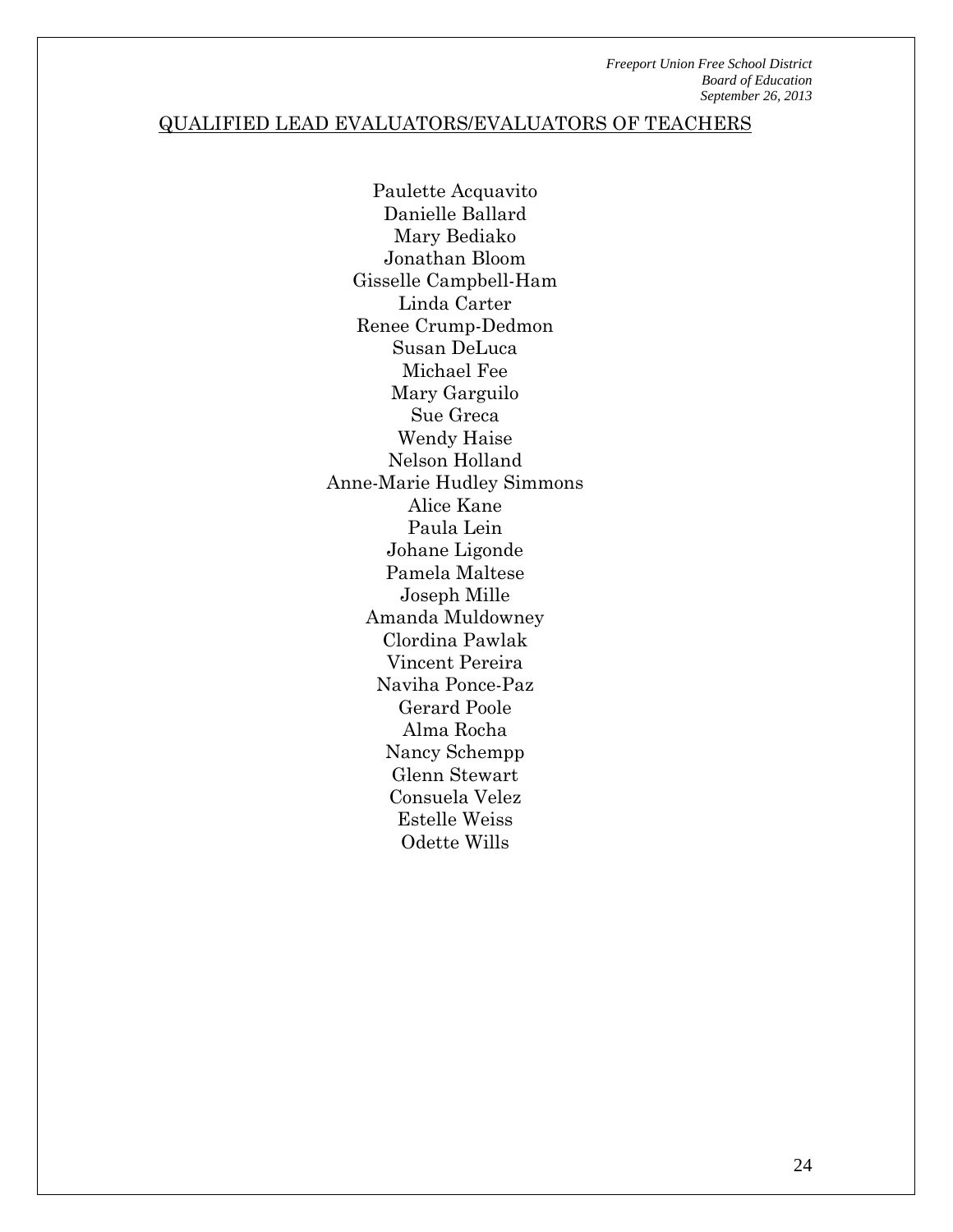# **Approval of an Overnight Field Trip**

**BE IT RESOLVED** that the Board of Education of the Freeport Union Free School District hereby authorizes Freeport High School to conduct a field trip for the Select Chorale to Williamsburg, Virginia scheduled for April 11th through April 13th 2014 for the purpose of participating in a music competition and touring historic sites that are tied to music the Chorale will be performing this year.

**BE IT FURTHER RESOLVED** that said authorization is subject to availability of chaperones and to Freeport High School's compliance with all insurance, health, safety, and financial guidelines as indicated in the Administrative Procedure for overnight, off-Long Island, field trips.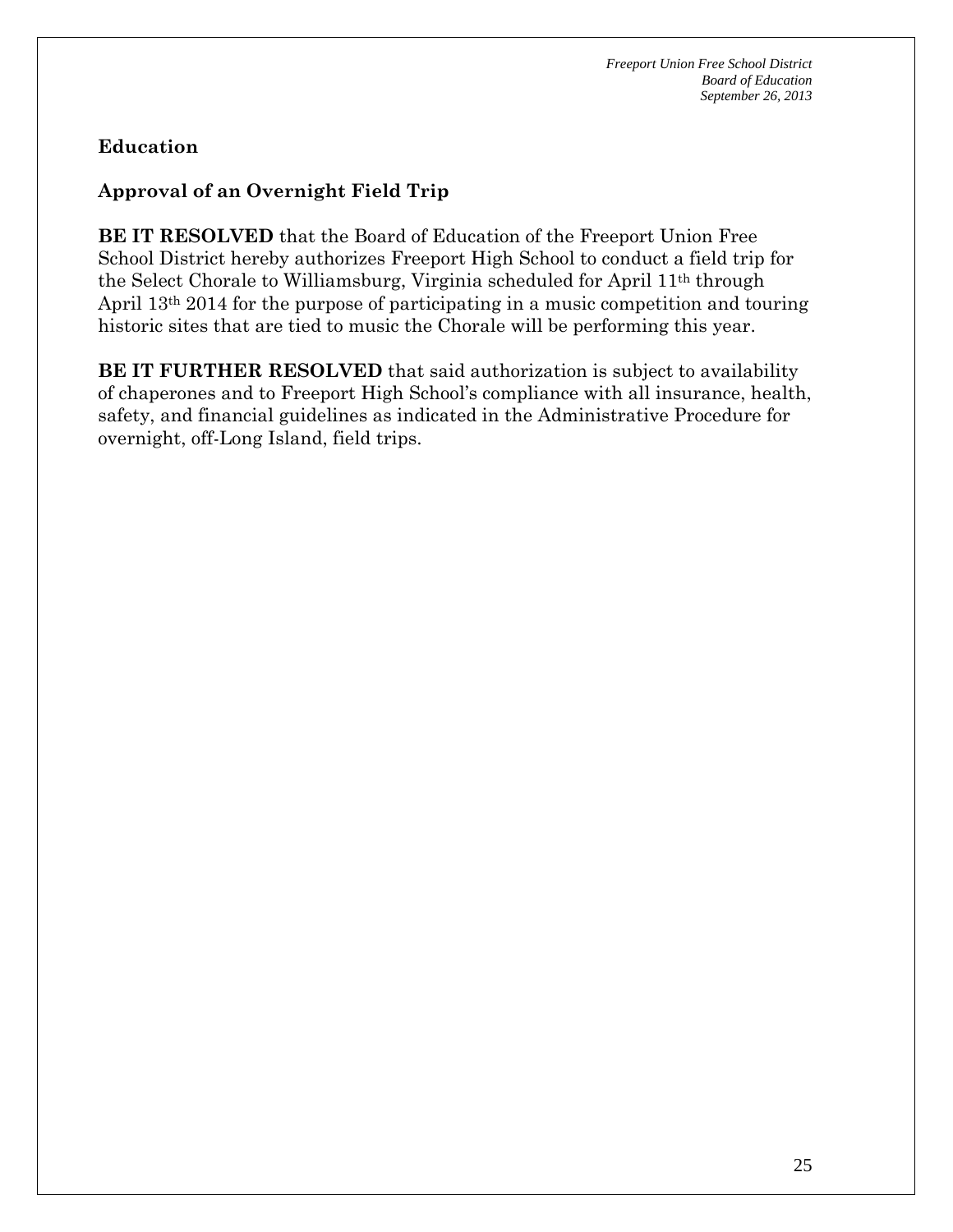# **Approval of Consultants**

**BE IT RESOLVED,** that the Board of Education of the Freeport Union Free School District hereby approves the agreements between the following consultants and the Freeport Union Free School District, as per the following list for; and

**BE IT FURTHER RESOLVED**, that the Board of Education authorizes the Superintendent (or his designee) to execute said agreements on its behalf.

| Consultant                             | Scope of Work                                                                                                     |                                                                                                                         | Cost      | <b>Funding Source</b>                                   |
|----------------------------------------|-------------------------------------------------------------------------------------------------------------------|-------------------------------------------------------------------------------------------------------------------------|-----------|---------------------------------------------------------|
| Informed<br>Decision<br>Services, Inc. | Project Evaluation of the<br>Strengthening Teacher and Leader<br>Effectiveness Grant as required by<br>the grant. |                                                                                                                         | \$5,000.  | Strengthening Teacher and<br>Leader Effectiveness Grant |
| Adelphi<br>University                  | District                                                                                                          | Provide Special<br><b>Education Dual</b><br>Certification Courses to<br>Freeport teachers.                              | \$54,750. | Strengthening Teacher and<br>Leader Effectiveness Grant |
| Adelphi<br>University                  | All $K-4$<br>schools:<br>Grade 2<br>teachers                                                                      | Professional<br>Development for the<br>Next generation Science<br>Standards.                                            | \$39,000. | Strengthening Teacher and<br>Leader Effectiveness Grant |
| Cradle of<br>Aviation                  | All $K-4$<br>schools                                                                                              | <b>STEM</b> enrichment<br>program services for all<br>grade 4 students.                                                 | \$19,200. | 21st Century Learning<br>Grant                          |
| Mind Candy,<br><b>LLC</b>              | Atkinson,<br>Dodd,<br>High<br>School                                                                              | GENTS program:<br>Leadership and<br>character building<br>program activities for<br>students with<br>behavioral issues. | \$12,000. | 21st Century Community<br>Learning Centers Grant        |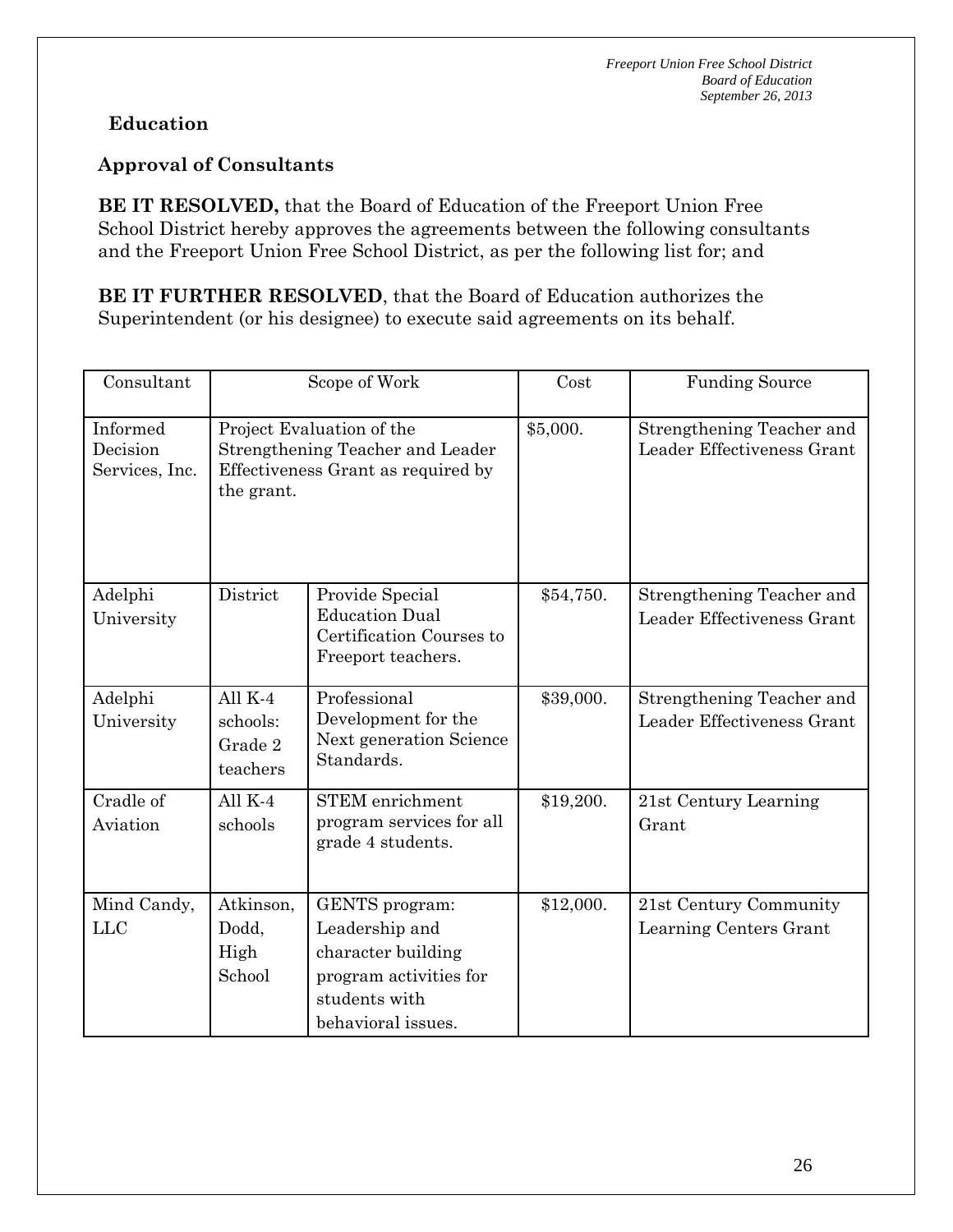|                         |                                                              |                                                                                                                                                     | <b>Freeport Union Free School District</b><br><b>Board of Education</b><br>September 26, 2013 |                                                    |  |
|-------------------------|--------------------------------------------------------------|-----------------------------------------------------------------------------------------------------------------------------------------------------|-----------------------------------------------------------------------------------------------|----------------------------------------------------|--|
| Freeport<br>Pride, Inc. | <b>FHS</b><br>Dodd<br>Middle<br>School<br>Atkinson<br>School | Weekly, meeting<br>discussion groups in<br>which students discuss<br>issues designed to<br>promote a drug free<br>lifestyle and<br>nonviolence      | \$30,000.                                                                                     | $21st$ Century Community<br>Learning Centers Grant |  |
| Stepping Out<br>Ponies  | <b>New</b><br>Visions                                        | Students will learn<br>about farm animals in<br>order to build<br>background knowledge<br>and vocabulary to<br>support a CCLS<br>curriculum module. | \$450.                                                                                        | 21st Century Community<br>Learning Centers Grant   |  |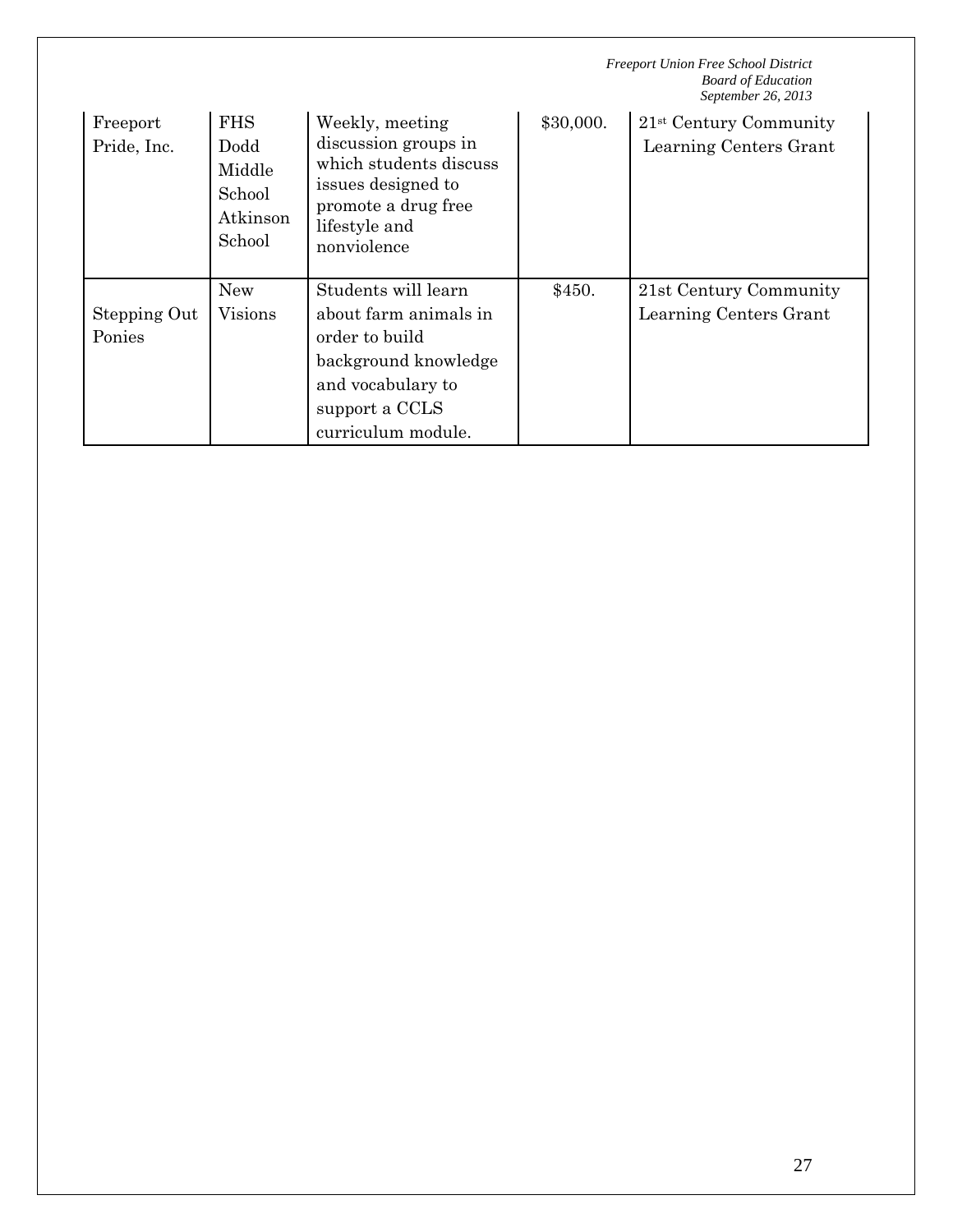# **Nomination of a Delegate**

**BE IT RESOLVED**, that the Board of Education of the Freeport Union Free School District hereby nominates Ron Ellerbe as the Delegate for the New York State School Boards 2013 Convention representing Freeport Union Free School District.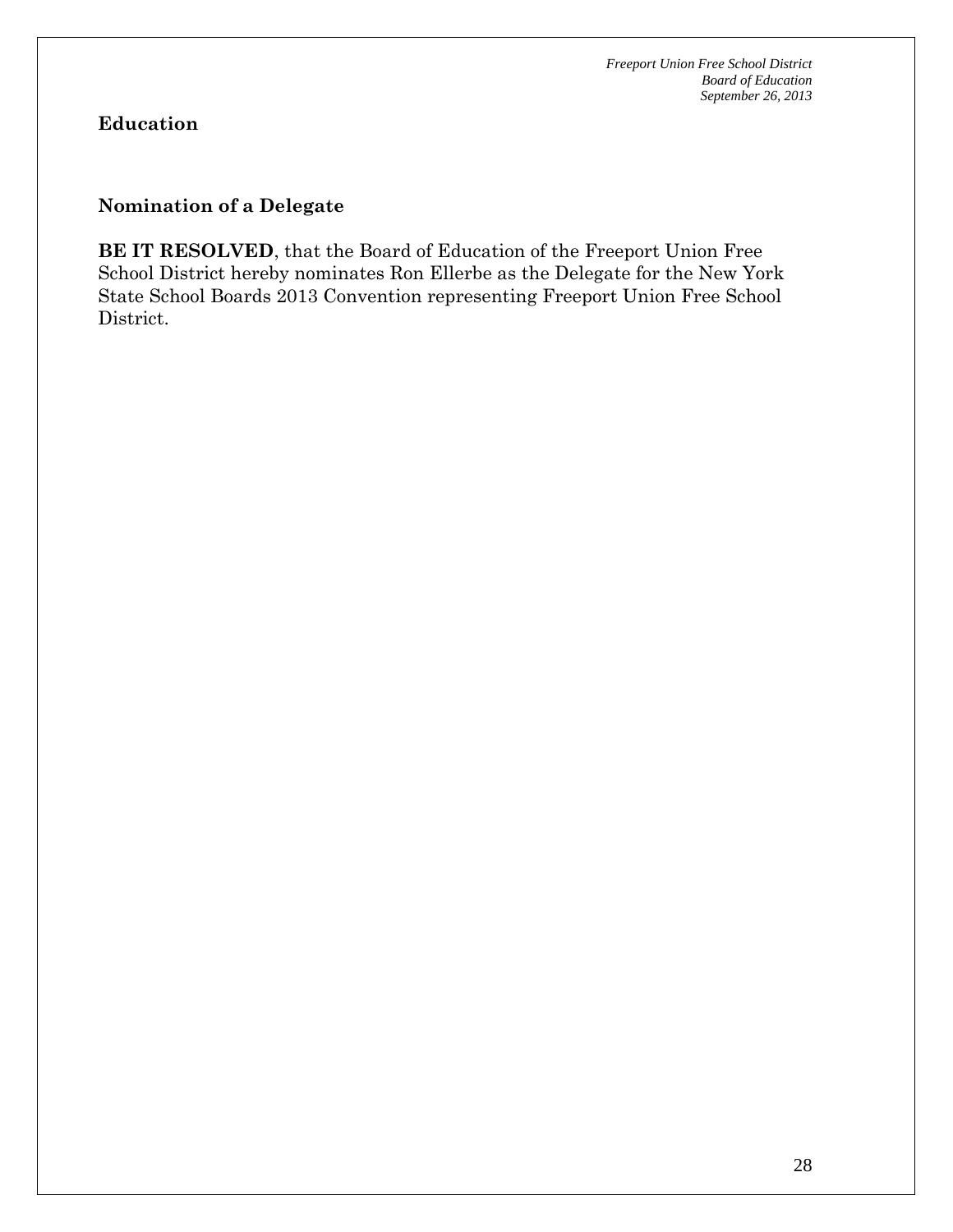# **Ratification of a Stipulation of Settlement**

**BE IT RESOLVED,** that the Board of Education of the Freeport Union Free School District, having reviewed a certain Stipulation of Settlement and General Release concerning a member of the instructional staff in executive session, hereby approves such Stipulation of Settlement and General Release and authorizes and directs the Superintendent to execute such Settlement Agreement on behalf of the Board.

**BE IT FURTHER RESOLVED**, that the Board of Education herewith accepts the irrevocable resignation of the instructional staff member named in said Stipulation of Settlement and General Release effective June 30, 2014.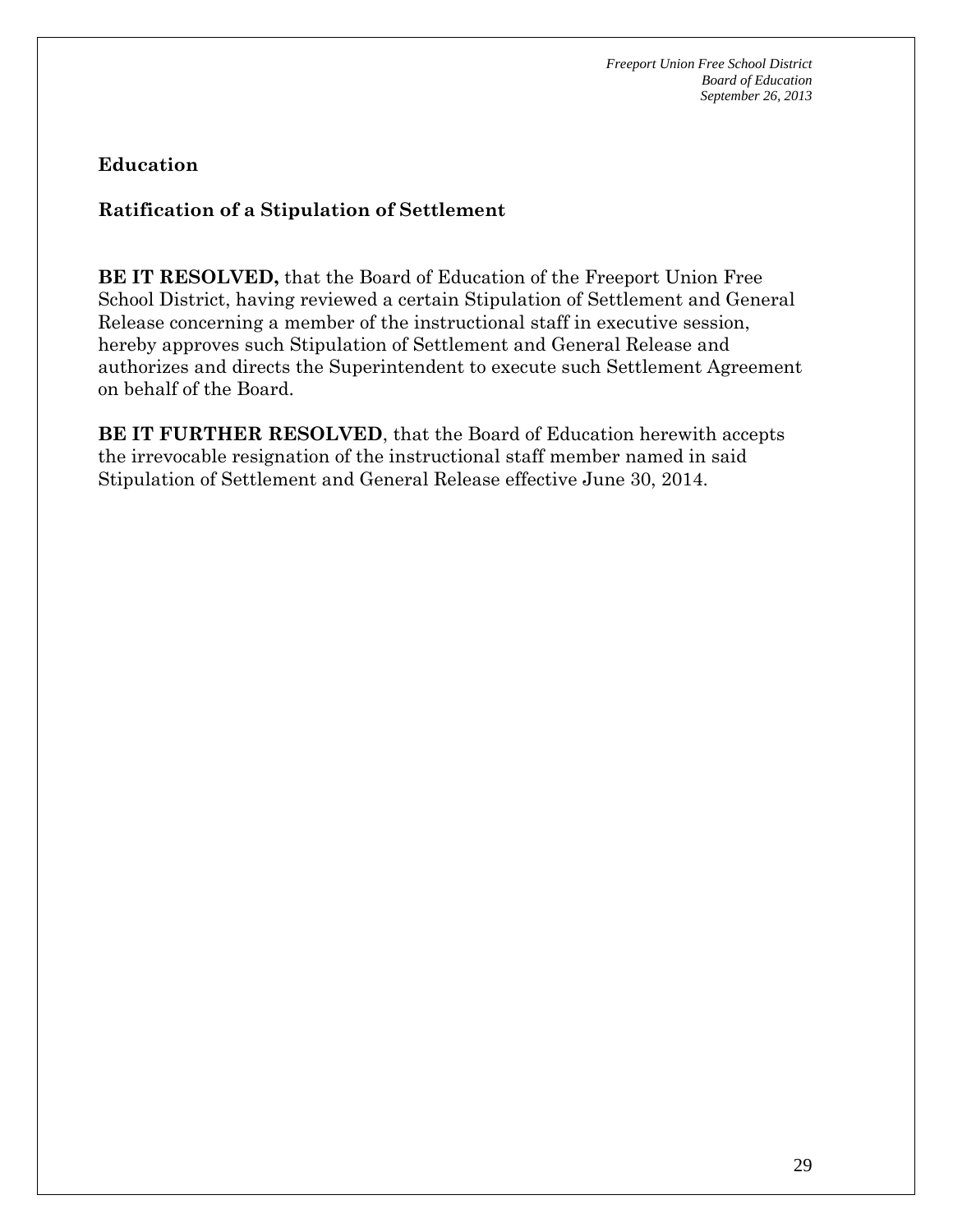**Finance** 

# **RESOLUTION –BUDGET TRANSFERS-GENERAL FUND**

**BE IT RESOLVED**, that the Board of Education of the Freeport Union Free School District here by approves the attached Budget Transfer within the General Fund for the year end 2013.